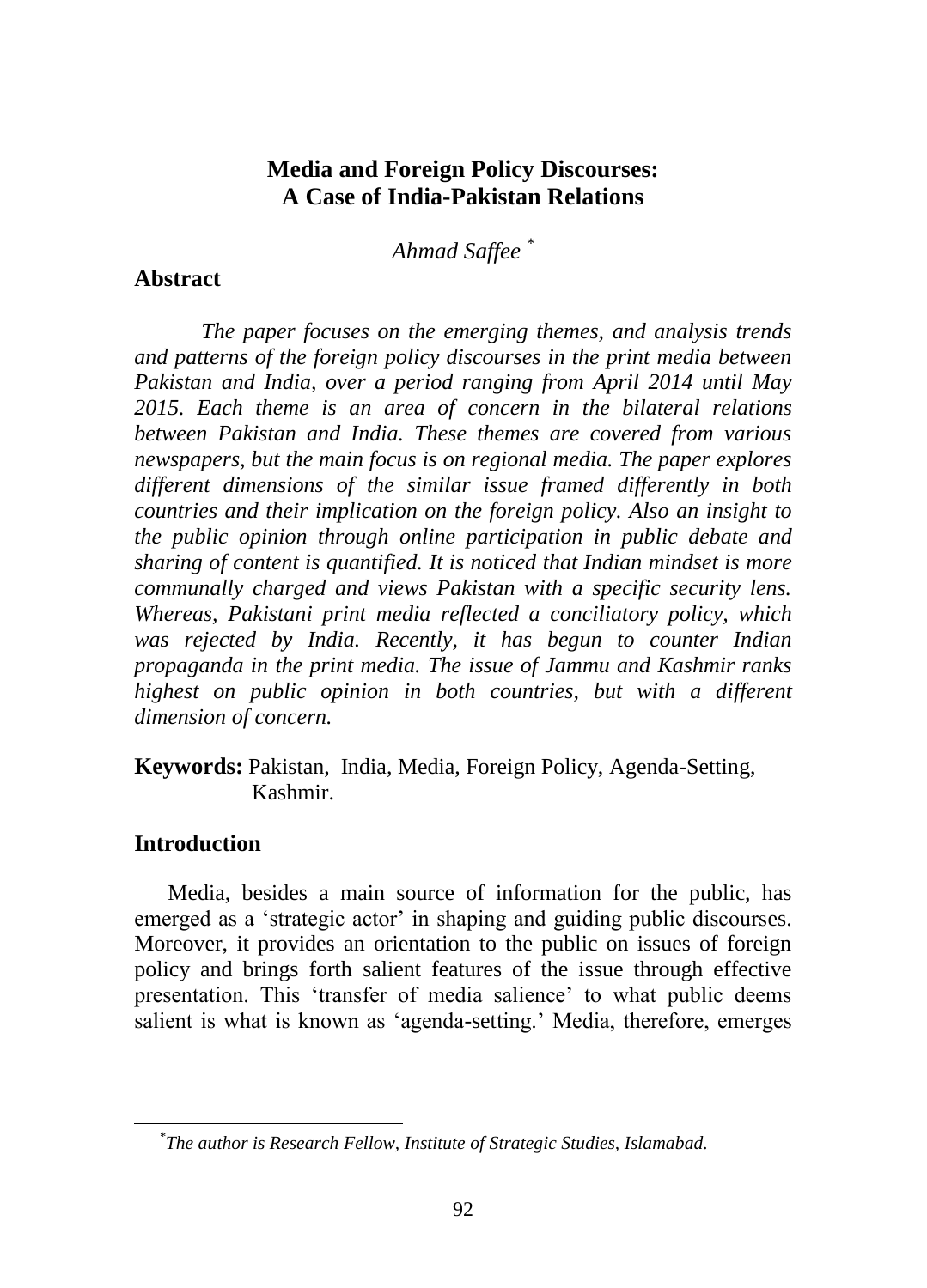as the 'fourth state'<sup>1</sup> in the political system, with a direct bearing on public opinion and decision-makers.

In the context of media"s strategic significance, framing theory explains as to how something is presented to the audience (called "the frame") which influences the choices people make about the way to process that information. Frames are thought to influence the perception of the news by the audience as they not only tell the audience what to think about (agenda-setting theory), but also how to think about that issue (second level agenda setting, framing theory)<sup>2</sup>.

Information then becomes a commodity of exchange, which drives all actors and their actions. The possessors of this information are the leaders, journalists and elites of the country. State and government institutions tend to manipulate public opinion to set it in-line with its foreign policy objectives and decisions in order to command public support. Hence, the relationship between media, public opinion and foreign policy is of a complex and dynamic nature. In this regard, the following paper will explore different dimensions of narrative presented in India and Pakistani print media on bilateral relations. The intended research will delve into differentiating the frames used for highlighting specific issues and how the information is presented. Furthermore, it will factor out possible policy implications in light of the emerging narrative and also to take into account the trends in public opinion as a result of these publications in print media. Some additional themes are added keeping in view their significance, and irrespective of media"s attention on these issues during the researched period.

<sup>1</sup>Edward L. Glaeser and Claudia Goldin, "The Rise of the Fourth Estate. How Newspapers Became Informative and Why It Mattered," NBER Working Paper no. 10791( September 2004), http://www.nber.org/papers/w10791

<sup>2</sup>Mass Communication Theory, "Framing Theory,"

 $\overline{a}$ 

http://masscommtheory.com/theory-overviews/framing-theory/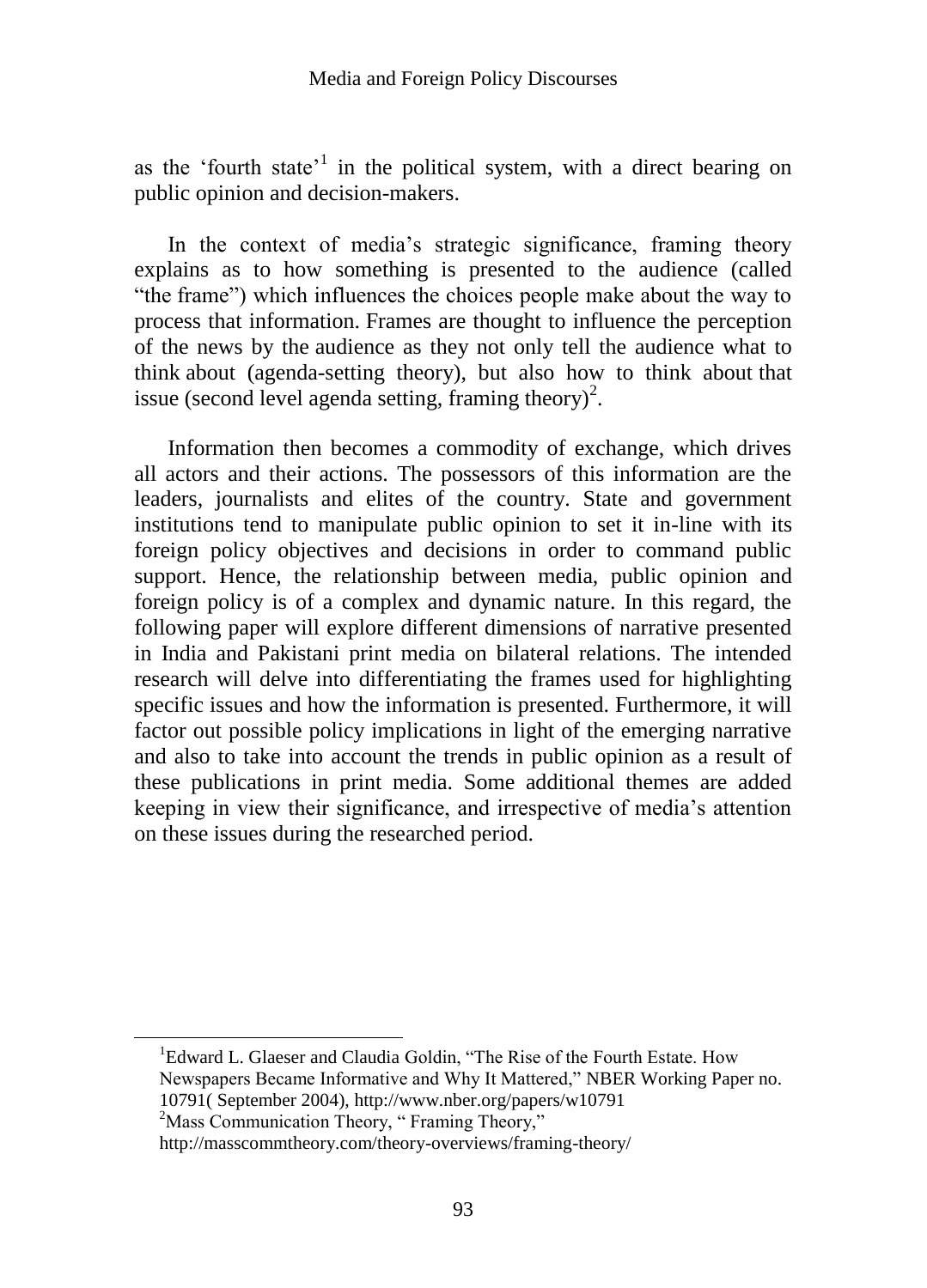# **Research Methodology and Findings**

For the purpose of exploring public discourses in media, a content analysis of opinions of two leading English newspapers on India and Pakistan bilateral relations from March 2014 till March 2015 is reviewed. The *Times of India* (TOI) is selected to represent the Indian print media"s framing of Pakistan whereas *Dawn* is selected to represent frames on India in Pakistani print media. Besides these newspapers, other news sources have also been used to complement the emerging narrative.

In this regard, content analysis of 94 opinion articles from the *Dawn* newspaper of Pakistan was undertaken. The segmentation of these opinion articles, based on dominant themes discussed, is represented in the following bar-chart.



**Figure No. 1**

It is noticed that Kashmir and India"s Domestic Politics (IDP) are amongst the highest published themes. The renewed interest of Pakistani media on domestic politics of India is noteworthy. The undertaken period for study witnessed heightened tension on Line of Control (LoC) in Jammu and Kashmir. Consequently, media paid more attention to Kashmir issue along with LoC, as shown in the bar-chart.

Other issues pertaining to bilateral relations between Pakistan and India average out at five to six articles over a year. It is evident that media"s agenda setting objective is heavily centred on the disputed issue of Jammu and Kashmir for this period. Bilateral Indo-Pakistan relations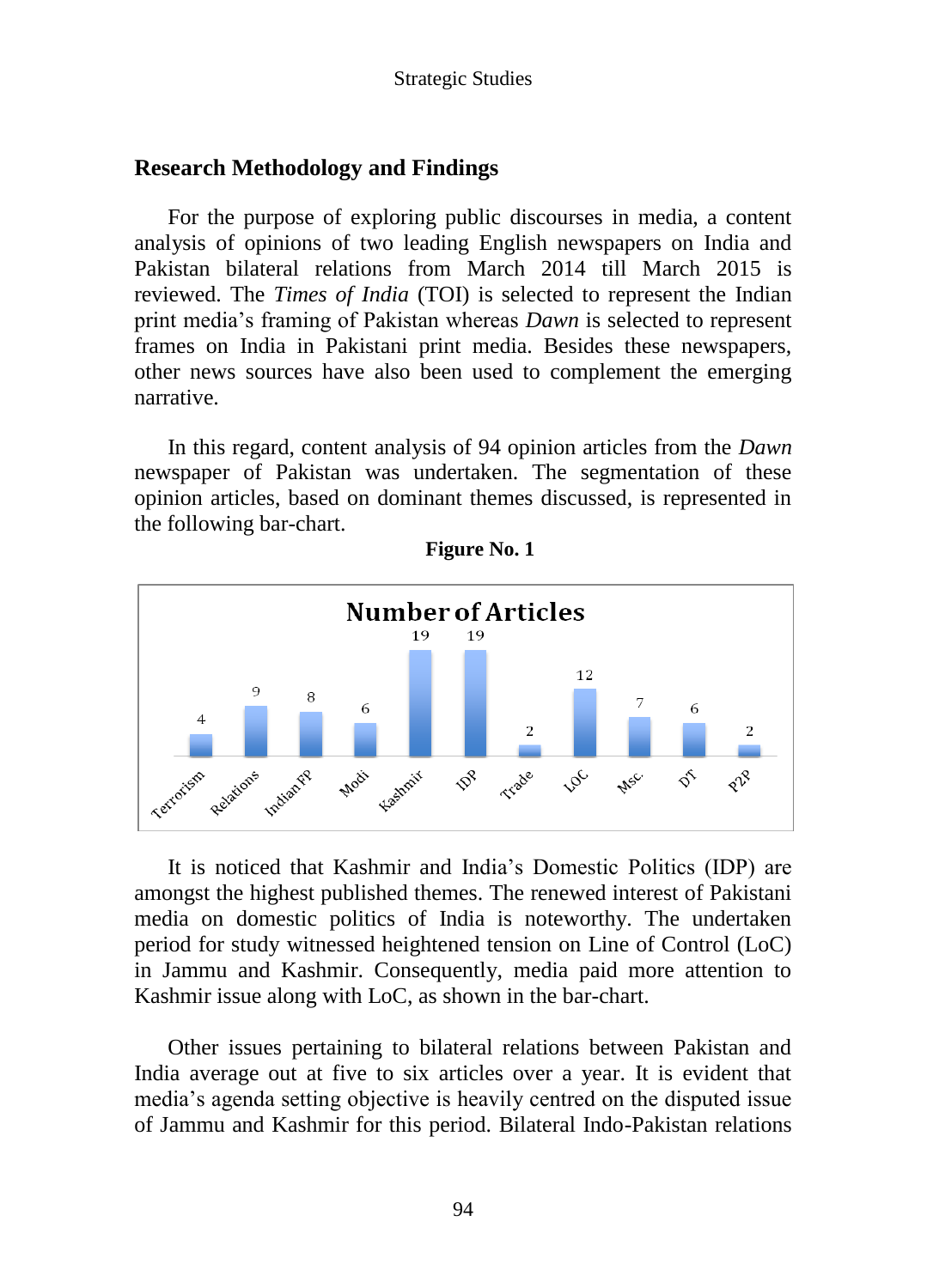and Indian Foreign Policy (IFP), especially concerning the United States of America (US), come next in debate along with Dialogue and Talks (DT) between Indian and Pakistan. Interestingly, trade and people to people (P2P) exchanges are represented least in the electronic media, depicting the agenda priority of the media.

The following diagram is a scatter plot highlighting the coverage of issues corresponding to time, with date of publication labelled in the Xaxis and key themes labelled on the Y-axis. The diagram is a presentation of the frequency of opinion articles published with respect to specific theme.



**Diagram No. 1**

A comparative analysis of the scatter plot of the *Dawn* and *TOI*  highlights that Pakistani media tends to respond and react after the occurrence of an incident. This response is based on the nature of the situation, along which media tangents its narrative. For instance, it is noticed that Pakistani media responded by gravitating its coverage on Kashmir and related issues especially after the cancellation of Foreign Secretary levels talks between India and Pakistan in September – November 2014. Also noteworthy is that media tends to react or respond aggressively after the cancellation of talks, as a huge segment of data lies during this time interval.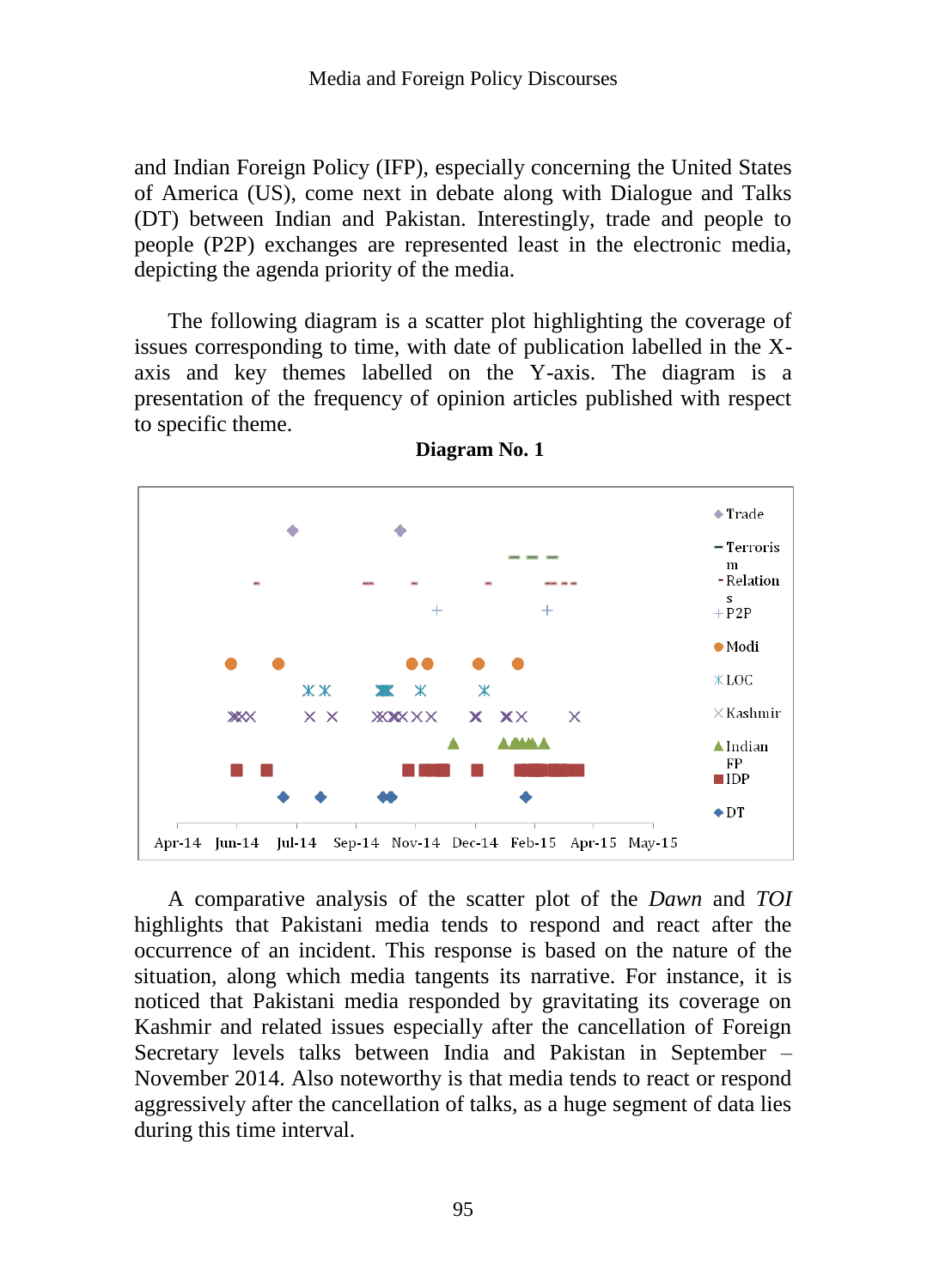More interestingly, Indian foreign policy and domestic politics were debated extensively in Pakistani media only after the cancellation of talks. One explanation for this trend can be the growing "friendly" relations between the US and India, and American President's visit to India. Another interesting trend in Pakistani media is the emergence of an extensive campaign geared towards highlighting Indian sponsored terrorism and involvement in Pakistan. These allegations of Indian involvement in Pakistan are also a reaction to counter Indian media and government campaign of maligning Pakistan. This trend can be seen only after the cancellation of talks and seems to rise in the coming period.

Other themes seemed to have adjusted themselves in light of these major political changes. For instance, only one article is published on dialogue and talks after its cancellation. Also, media has focused more on Modi and his policy after the cancellation of bilateral talks, which served as a tipping point in Pakistani print media on the coverage and framing of Pakistan-India relations. It can also be noticed that media gains a momentum in fine tuning public perception in line with government"s policy prior to its implementation. Based on the outcome of the policy, this momentum is either sustained or a shift takes place, again setting another momentum for building public opinion.

The trends in terms of public participation, in the following bar-chart, provide a key insight into emerging public opinion on these issues. For this purpose, the number of "likes" and "shares" on online-forums are quantified, which represent concurrence of readers with ideas and frames presented in the article. Also these two variables are easily quantifiable and adhere to the theoretical framework used; where framing is associated with a 'like' and agenda-setting is associated with a 'share.'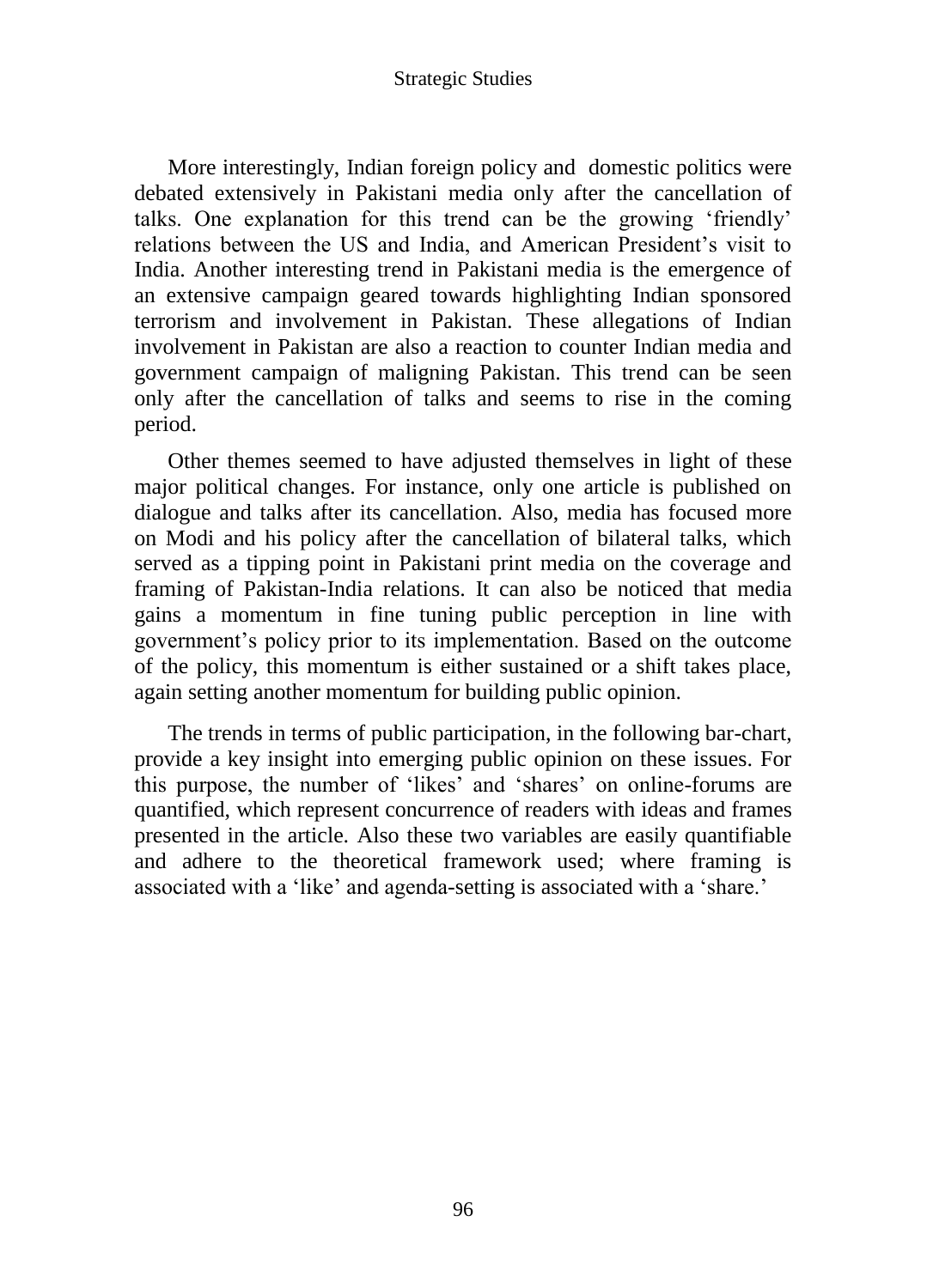

|                                     |               |               |              |      | <b>Trends</b> |            |       |       |       |     |                  |
|-------------------------------------|---------------|---------------|--------------|------|---------------|------------|-------|-------|-------|-----|------------------|
| 20,000<br>15,000<br>10,000<br>5,000 |               |               |              |      |               |            |       |       |       |     |                  |
| ٠                                   | Terrori<br>sm | Relatio<br>ns | Indian<br>FP | Modi | Kashmi<br>r   | <b>IDP</b> | Trade | LOC   | Msc.  | DT  | P <sub>2</sub> P |
| $\blacksquare$ Shares/Likes         | 13.837        | 2,602         | 1,892        | 515  | 1,867         | 1,114      | 233   | 1,140 | 2,280 | 243 | 247              |
| $\blacksquare$ Coments              | 1,263         | 1,284         | 1,040        | 637  | 1,108         | 818        | 86    | 460   | 249   | 123 | 21               |

| <b>Average Trend</b>                  |               |     |                     |      |             |            |       |     |      |    |                  |
|---------------------------------------|---------------|-----|---------------------|------|-------------|------------|-------|-----|------|----|------------------|
| 4,000<br>3,000<br>2,000<br>1,000<br>٠ |               |     |                     |      |             |            |       |     |      |    |                  |
|                                       | Terror<br>ism | ons | Relati Indian<br>FP | Modi | Kashm<br>ir | <b>IDP</b> | Trade | LOC | Msc. | DT | P <sub>2</sub> P |
| $\blacksquare$ Avg. Share / Article   | 3,459         | 289 | 237                 | 86   | 98          | 59         | 117   | 95  | 326  | 41 | 124              |
| $\blacksquare$ Avg. Comment / Article | 316           | 143 | 130                 | 106  | 58          | 43         | 43    | 38  | 36   | 21 | 11               |

In contrast to the frequency of themes published in opinion articles, online public participation has mushroomed around different themes. As it can be seen in the bar-chart graph above the public opinion is focused on terrorism. There are 13,837 shares and 1263 comments on online forums for three articles which focused on terrorism.

In light of the concept 'transfer of salience' which relates to agendasetting theory explained above, it can be seen that Kashmir and internal domestic politics (IDP) of India, though ranked highest on publication front but when it comes to debate and public attention, they averaged out. There may be several reasons for this; firstly, according to the theory, "media effects" take some time to influence people. Secondly, the frames used in Kashmir and LoC articles adhere to similar frames used in articles on terrorism. For instance, the Jammu and Kashmir conflict is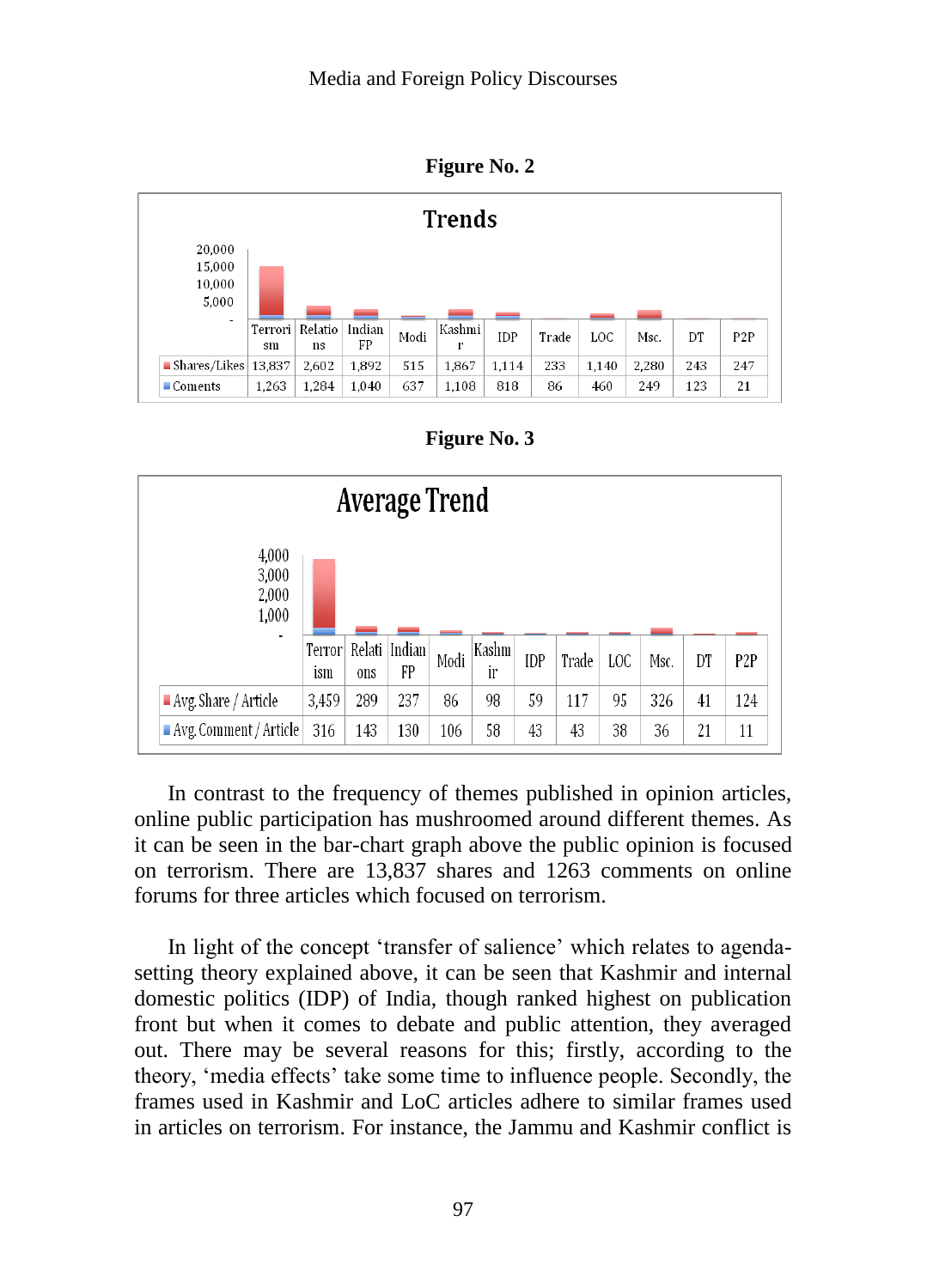viewed from a security lens in India and Pakistan. Moreover, the issue of terrorism captures public opinion irrespective of the core issue of Jammu and Kashmir and becomes a cross-sectional theme that catches everyone's attentions.

The bar graph below shows the head-count of 73 opinion articles published in *TOI* over the reviewed period, segmented into themes. It can be seen that Jammu and Kashmir issue has also dominated Indian print media, followed by terrorism. Both these themes are also intertwined. Surprisingly, Hindutva is the third most debated issue in Indian media, and most of the debate has been critical of extremist Hindu ideology. In contrast to Pakistani media, Indian media has not followed Pakistani domestic politics with same vigour and interest. In addition, Pakistan--India relations and regional dynamics are represented to the minimal, besides India-Pakistan trade is non-existent on Indian print media agenda list.

**Figure No. 4**



The following scatter plot represents the coverage of *TOI* on India-Pakistan relations with respect to time. The theme of Jammu and Kashmir is projected in most sustained and extensive manner during the reviewed period. A closer review of this thread with respect to time reveals that Jammu and Kashmir issue is discussed more rigorously especially after the cancellation of talks. Arguably, the reason for this is to counter Pakistan"s renewed interest on Kashmir issue, and since the formation of new state assembly of BJP and PDP alliance, Kashmir's domestic politics is debated more rigorously on public forums.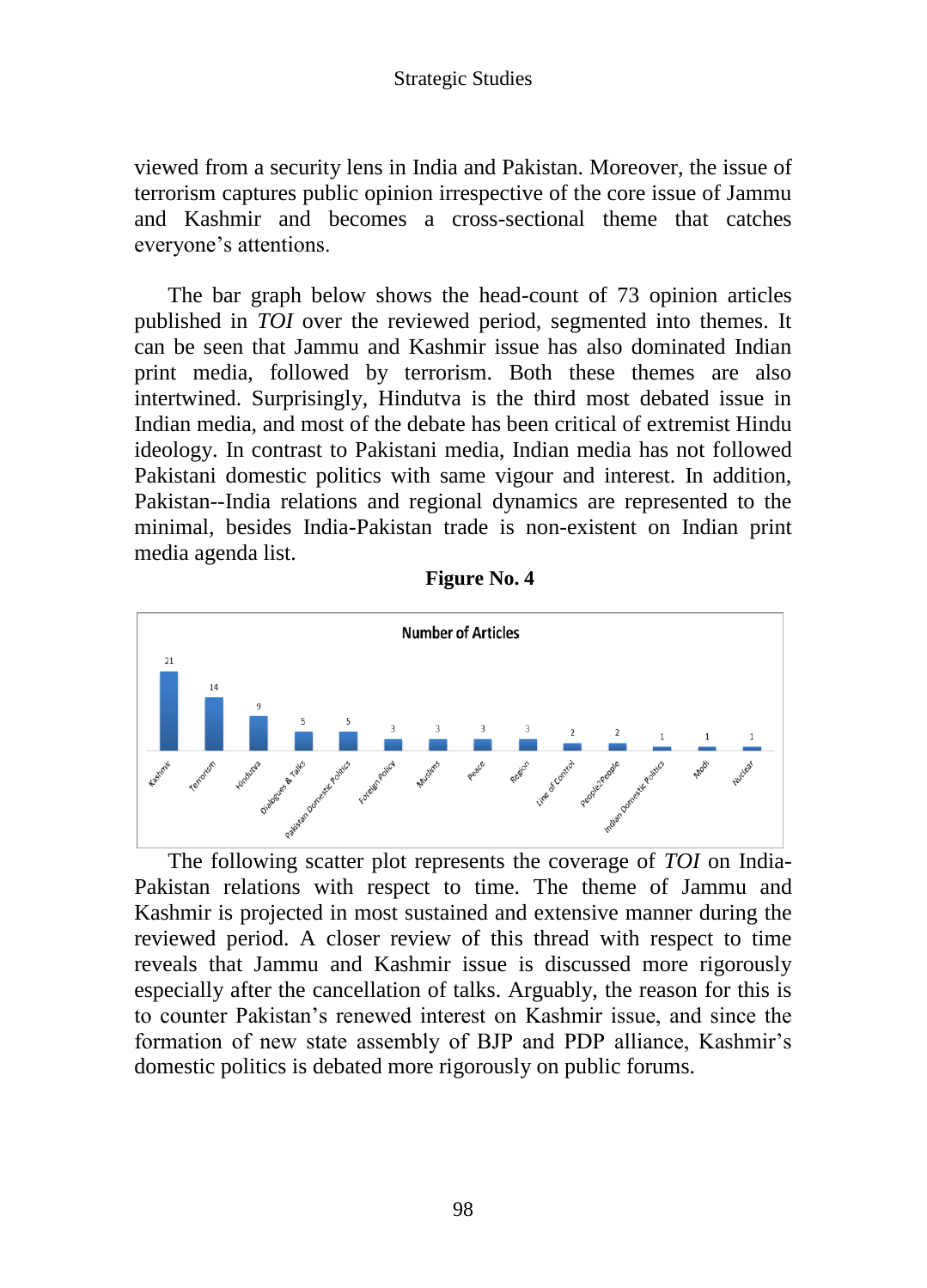



Another key difference in the framing of Jammu and Kashmir is that of the context in which the issue is framed. For instance, Pakistani media frames Jammu and Kashmir issue as a conflict between India and Pakistan that has its historical roots. Whereas, Indian media ignores the conflict and occupational status of its forces in Jammu and Kashmir and frames it as any other Indian state. Because of this, the public opinion in both countries is completely divergent and non-reconcilable.

Furthermore, the frequency of highlighting communal issues has risen after the advent of BJP government and Narendra Modi in Indian print media. As can be seen in the scatter plot, Hindutva and Muslims in Indian print media are a consistent theme. This will have grave implication on public opinion and can widen the communal divide in secular Indian society. In contrast to Indian print media, Pakistani print media has focused less on these issues except that publications on Hindu nationalism has been associated with and published in articles on Modi and his nationalistic policies. Modi, after assuming the office, is discussed more extensively in Pakistani print media in comparison to Indian print media.

Moreover, India-Pakistan scatter plots reveal, that Indian print media is covering more themes than Pakistani print media. Secondly, Pakistani print media seems to be working on an action-reaction principle, which is evident from their editorial policy after the cancellation of foreign secretary level talks with India. Whereas, Indian print media is working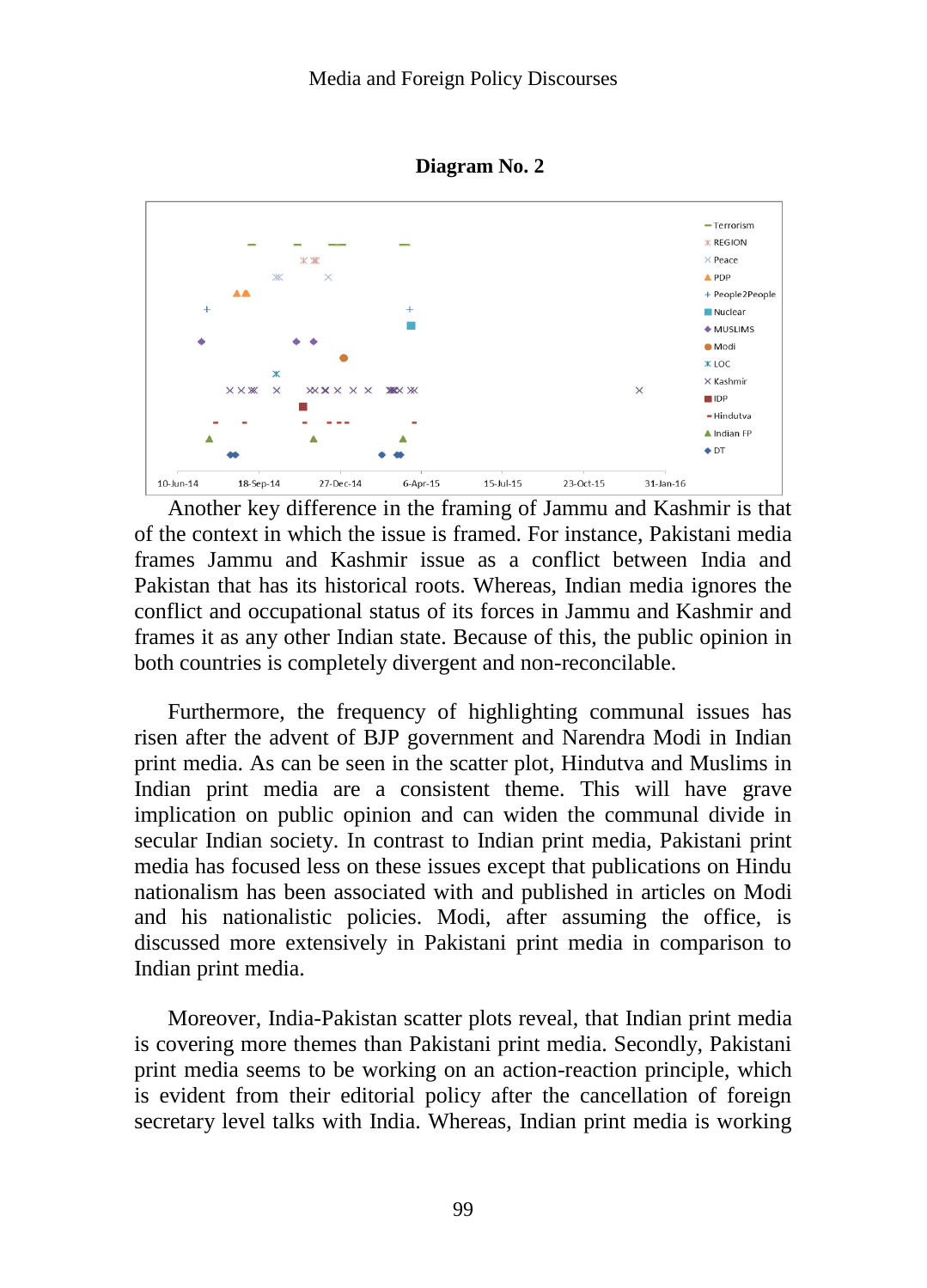in a more calculated, consistent and planned manner , therefore, its scatter plot is evenly distributed. Though such conclusions have their limitations based on the data used for study, still these scatter-plots give an insight to the editorial policy and direction in which public opinion is formulated. A more thorough review of these articles shows that Indian print media is also mildly critical of Indian domestic politics. However, on the matters of foreign policy and Pakistan centric issues, Indian print media tows state policy.



| <b>Figure No. 5</b> |  |  |
|---------------------|--|--|
|---------------------|--|--|

An insight into the online public participation in the form of comments and shares shown above provides a different view in comparison with the themes published. When it comes to most debated themes by audience, discussion on Indian Muslims emerges as a leading thread in public opinion, followed by terrorism and Hindutva. Jammu and Kashmir, which is widely published, is not proportionally represented on public opinion radar. This variation between the published themes and most discussed and shared themes can be explained through the framing and agenda setting theory.

The frames used in Indian print media for the studied period is found to be communally charged which impacts how public views and contextualizes certain issue. For instance, the debate on Jammu and Kashmir entails discussion on terrorism and Muslims and their association or vice versa. All these themes are inter-related and complement each other in shaping the public discourse. The foreign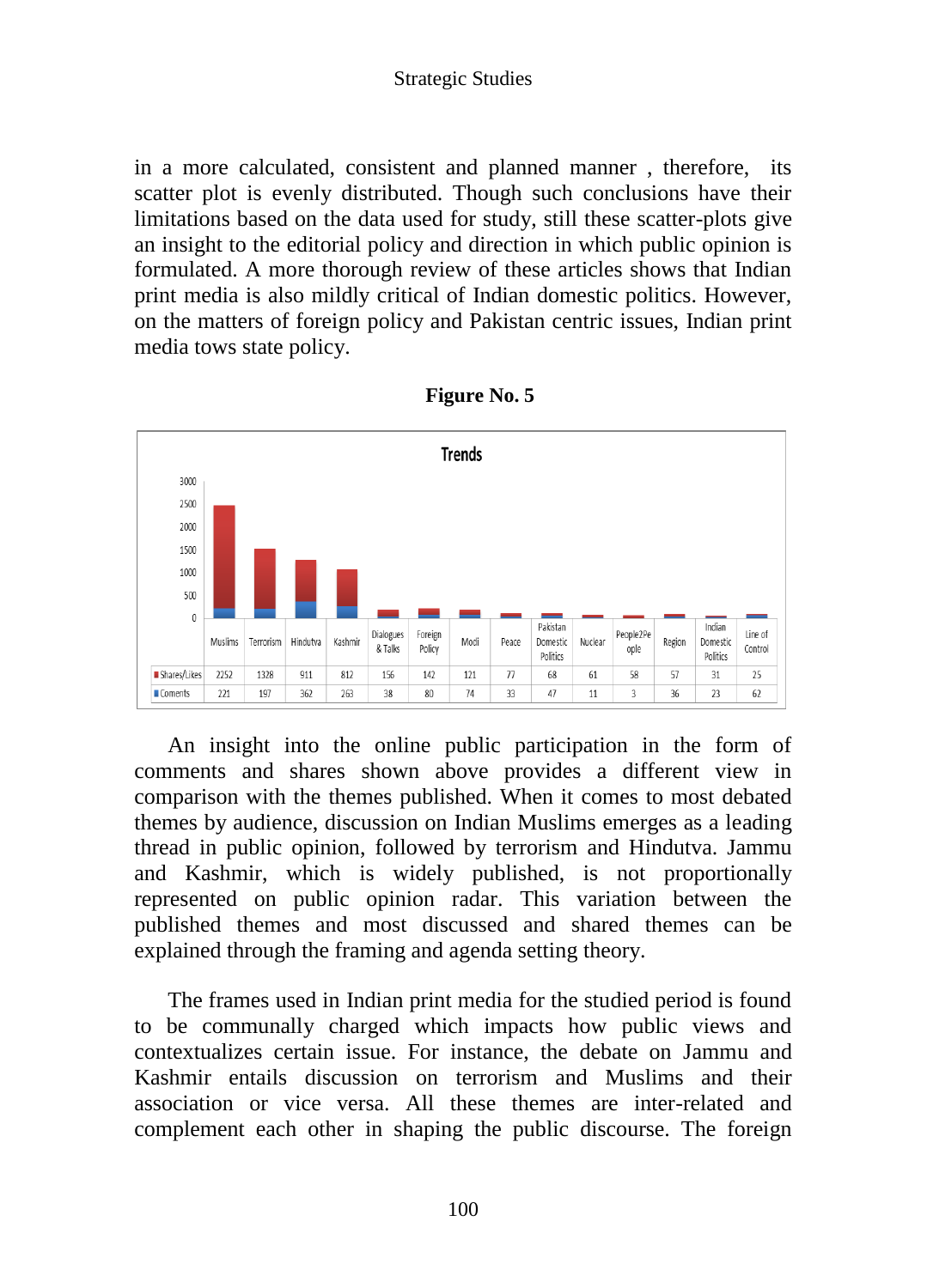policy implication for such communally charged public opinion will take a toll on Pakistan.

### **Pakistan-India Relations: Transfer of Salience**

It is also important to note that a single incident can interrupt the progress made in bilateral relations. For example, in August 2014 the cancellation of foreign secretary level talks between the two countries, when India pulled back in protest to Kashmiri leaders meeting with Pakistan High Commissioner<sup>3</sup>. The following period was marked with unprecedented firing on the LoC and exchange of blame from both sides.

Prime Ministers of India and Pakistan met in Ufa, Russia, on the sidelines of Shanghai Cooperation Organization (SCO) Summit. The Indian Prime Minister paid an impromptu visit to Lahore on his way back to India from Afghanistan. Unlike before, no high expectations from this meeting were set in the media. However, one thing is evident that the points agreed between the two countries coincide with the frames and agenda-setting write-ups in the print media over the period studied, validating the dynamic relation between media and foreign policy discourses. For instance, Mumbai attack case and terrorism topped the agenda item for discussion between the meeting of National Security advisors of India and Pakistan. It is also important to note that trade and economy is missing from the joint presser given after Ufa meeting that is in accordance with their minimalistic representation in print media, validating the effect of agenda-setting.

## **The Media and the Re-election of Nawaz Sharif**

 $\overline{a}$ 

The re-election of Nawaz Sharif as the Prime Minister of Pakistan for the third time, set a new record in the history of the country. Pakistani media framed Nawaz Sharif"s emergence as an unprecedented and historical event. A leading Pakistani newspaper, *The News* stated: "Nawaz sworn in as Prime Minister for record 3rd time," and wrote

<sup>3</sup>Mateen Haider, " India calls off foreign secretary level talks with Pakistan," *Dawn*, August 18, 2014. http://www.dawn.com/news/1126123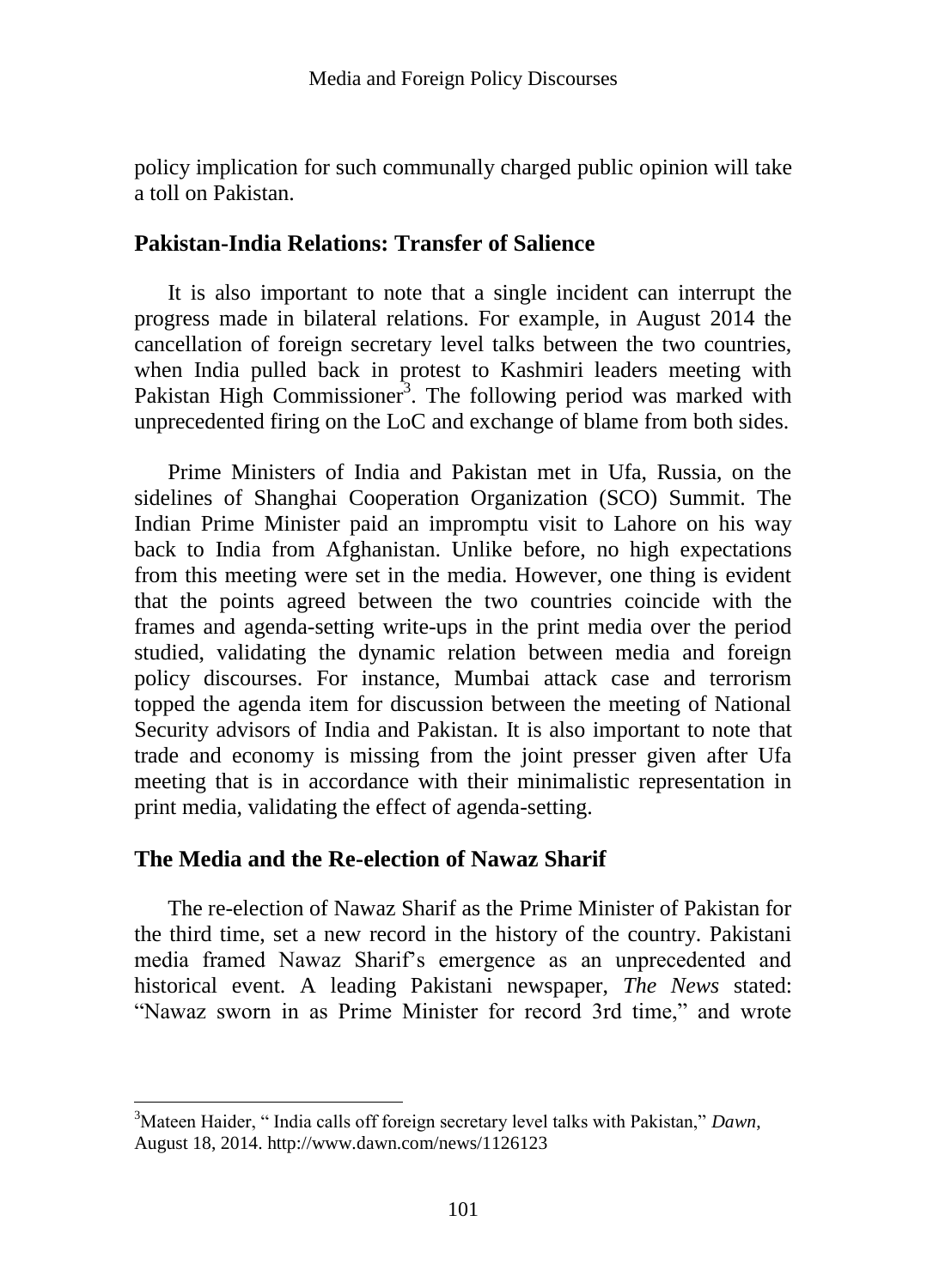about his political career<sup>4</sup>. The *India Today* newspaper wrote, four days prior to the general elections in Pakistan, that Nawaz Sharif is expected to win, besides the need for economic reform, balancing civil-military relations and mending ties with [the] US were quoted as amongst the challenges that he would be facing<sup>5</sup>. The initial report on 2013 elections and Nawaz Sharif"s re-election centered on the electoral process, democratic transition of power and unprecedented third tenure of Premiership.

Given the history of Nawaz"s previous tenure, his policy of reconciliation with India spurred some hope of peace in media. *The New York Times* headlined, "After Vote in Pakistan, Some Hope in India" writes that Mr Nawaz Sharif believes in maintaining pragmatic relations with India<sup>6</sup>. In the given context, Nawaz Sharif's emergence in Pakistan had all plus points on the India-Pakistan relations' scorecard. Media anticipated not much, but some momentum in the stagnant relations.

## **The Media Framing of Modi**

 $\overline{a}$ 

Bharatia Janata Party (BJP) emerged as the single largest political party, forming a simple majority government after 2014 elections. An article in the *Indian Express* starts with a question, "What happened on May 16?, and is answered with one word, Modi,"<sup>7</sup> hereby framing Modi as someone larger than life, more than a personality and a phenomenon, and who packaged BJP"s manifesto into an "Indian Dream" of Hindutva. An article in the *Dawn* was headlined, "Areas of concern," Modi is

<sup>4</sup> "Nawaz sworn in as Prime Minister for record 3rd time," *News,* June 05, 2013, http://www.thenews.com.pk/article-103935-Nawaz-sworn-in-as-Prime-Minister-forrecord-3rd-time

<sup>&</sup>lt;sup>5</sup><sup>t</sup> Opinion polls predict Nawaz Sharif poised to win May 11 general elections in Pakistan,"*India Today,* May 7, 2013, http://indiatoday.intoday.in/story/pakistangeneral-elections-opinion-polls-nawaz-sharif-poised-to-win-indiatoday/1/269642.html

<sup>6</sup>Gardiner Harris, "After Vote in Pakistan, Some Hope in India," *New York Times,*  May 13, 2013, http://www.nytimes.com/2013/05/14/world/asia/pakistan-voteinspires-measured-optimism-in-india.html? $r=0$ 

<sup>7</sup> Surjit S Bhalla, " Modi happened in Election 2014," *Indian Express,* May 20, 2014, http://indianexpress.com/article/opinion/columns/modi-happened-in-election-2014/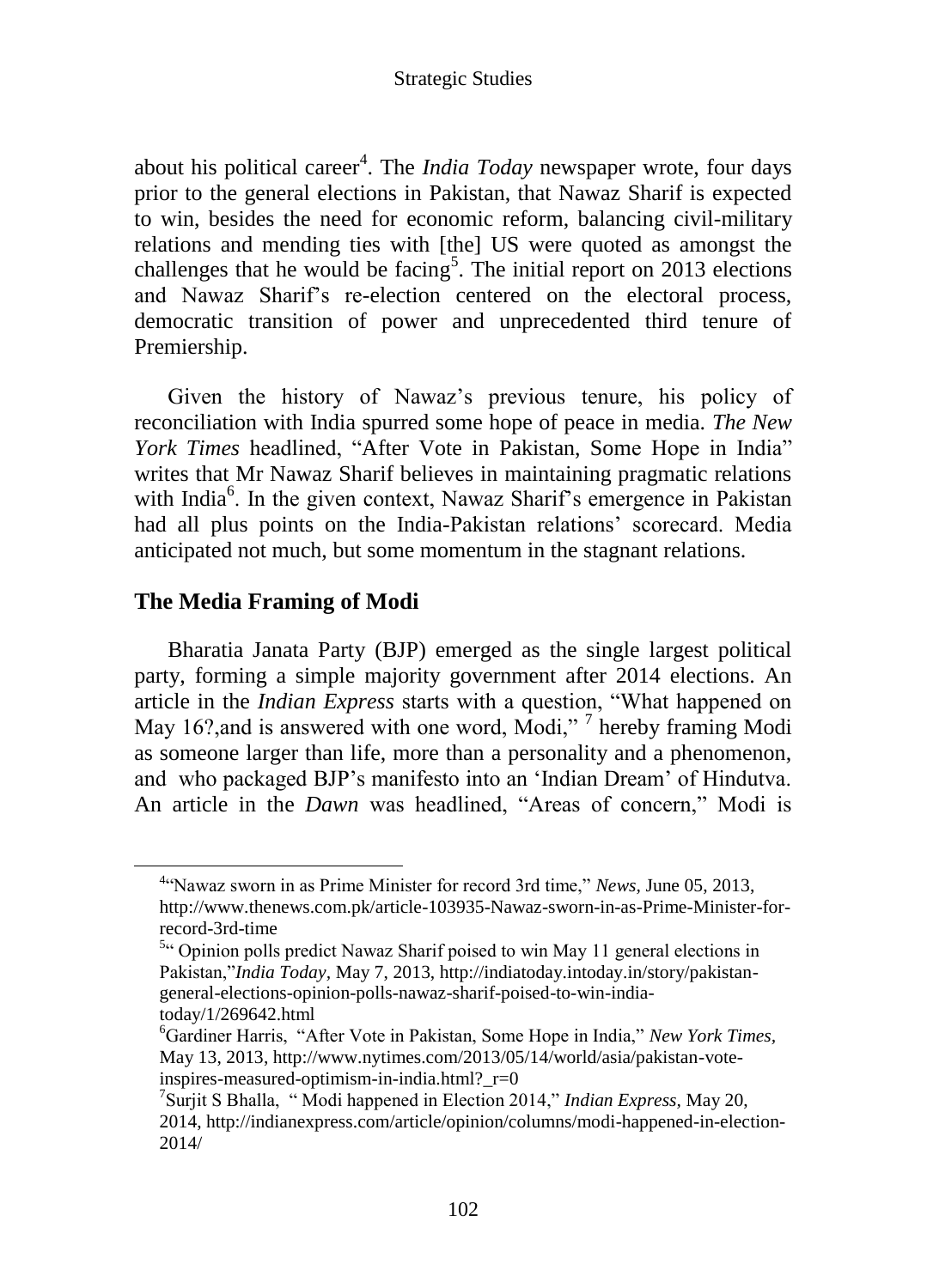portrayed as a 'Sanyasi'<sup>8</sup>. His attributes and characteristics, based on his lifelong affiliation with Hindu extremist outfit Rashtriya Swayamsevak Sangh (RSS) and allegation of instilling Hindu-Muslim riots in Gujarat, are painted with connotations attached to Hindu religion.

Moreover, in comparison to Manmohan Singh, his predecessors, Modi is considered to be a Hindu nationalist and an advocate of anti-Pakistan sentiment who fans hatred and indulges in war-mongering. In an editorial headlined: "Will Narendra Modi become India"s Putin?" *The Washington Post* wonders if Mr Modi will be a leader "whose economic ambitions are derailed by nationalism and authoritarian temptations."

## **Media Reporting on Jammu and Kashmir Conflict**

Both countries have a different national narrative on Jammu and Kashmir issue and till date it remains an undecided fate. The Prime Minister Nawaz Sharif reiterated Pakistan"s official stance on Kashmir and demanded its resolution in accordance with the United Nations Security Council Resolutions<sup>9</sup>. In his inaugural speech, Nawaz Sharif said, "Kashmir is the lifeline of Pakistan and is our national issue, and its solution is as dear to me as it is to every Pakistani".

Whereas, India claims Jammu and Kashmir to be an integral part of India and adhere to no compromise on India's unity and integrity<sup>10</sup>. Indian Ministry of External Affairs criticised Pakistan"s stance on Jammu and Kashmir and raising the issue at International multilateral forums, by labelling it as a bilateral issue<sup>11</sup> Pakistan, in response, has always held high the sanctity of UN Resolutions and even in the light of

http://www.dawn.com/news/1110600/areas-of-concern

 $\overline{a}$ 

<sup>10"</sup>The Jammu and Kashmir Issue,"*Ministry of External Affairs India*,

<sup>8</sup> F.S. Aijazuddin, "Areas of concern,"*Dawn,* June 05, 2014,

<sup>&</sup>lt;sup>9</sup>Mateen Haider, "Kashmir issue should be resolved under UN resolutions: PM Nawaz," *Dawn*, February 17, 2015, http://www.dawn.com/news/1164195

[http://mea.gov.in/in-focus-article.htm?18971/The+Jammu+and+Kashmir+Issue,](http://mea.gov.in/in-focus-article.htm?18971/The+Jammu+and+Kashmir+Issue)  accessed November 12, 2015.

<sup>&</sup>lt;sup>11"</sup> India reiterates that Jammu and Kashmir is an integral part of India," Ministry of *External Affairs India,* 

[http://mea.gov.in/pressreleases.htm?dtl/25097/India\\_reiterates\\_that\\_Jammu\\_and\\_Ka](http://mea.gov.in/pressreleases.htm?dtl/25097/India_reiterates_that_Jammu_and_Kashmir_is_an_integral_part_of_India) [shmir\\_is\\_an\\_integral\\_part\\_of\\_India,](http://mea.gov.in/pressreleases.htm?dtl/25097/India_reiterates_that_Jammu_and_Kashmir_is_an_integral_part_of_India) accessed November 10, 2015.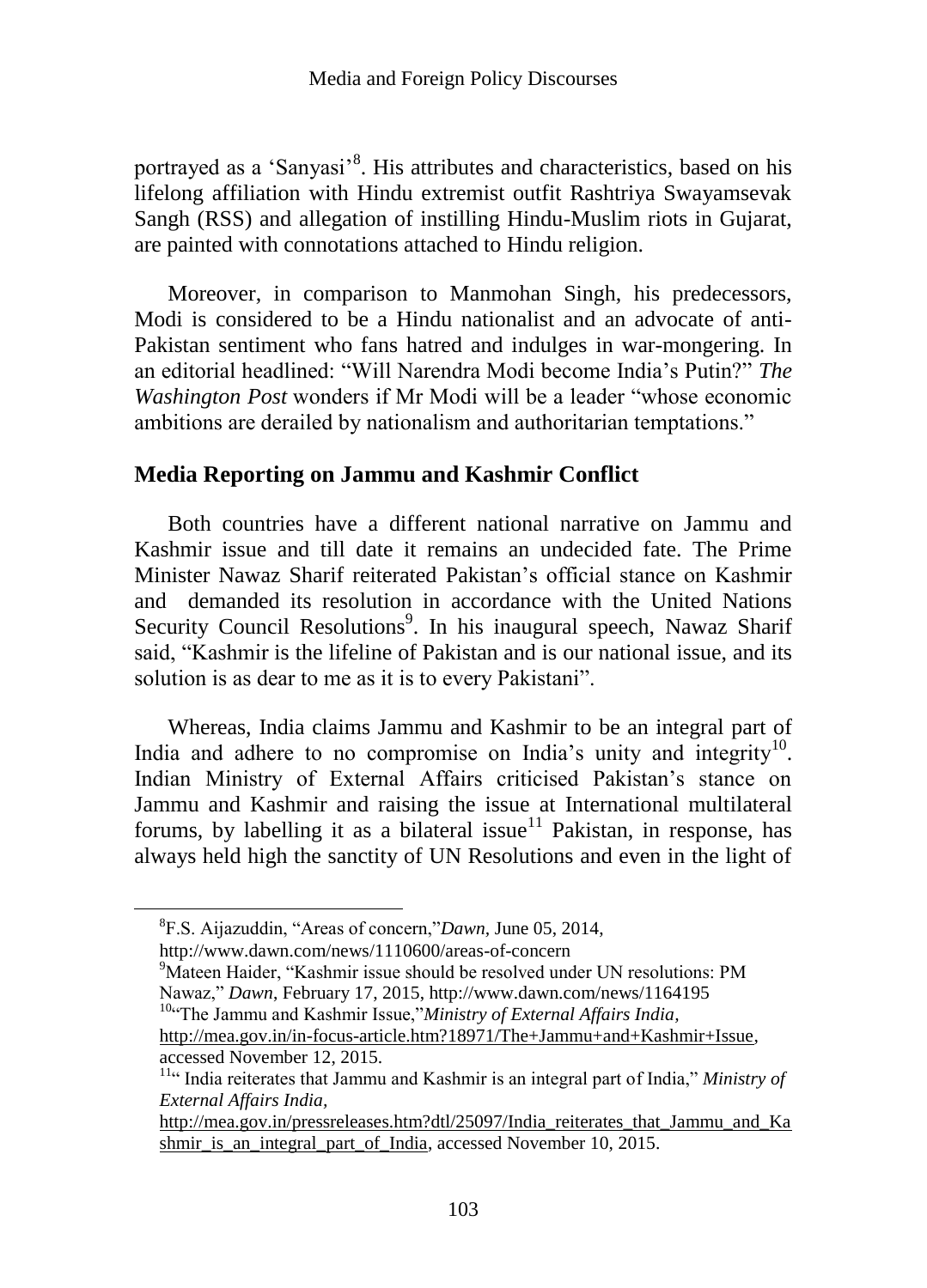bilateral relations, India"s non-seriousness on Jammu and Kashmir leaves no other options for Pakistan.<sup>12</sup> Resultantly, the national narrative on Jammu and Kashmir is divergent, completely opposite of each other in India and Pakistan.

An instance of this divergent and opposing policy perspective on Jammu and Kashmir can be analysed from the statement of Chief of Pakistan Army General Raheel Sharif in which he called Kashmir the jugular vein of Pakistan<sup>13</sup>. In another statement, General Raheel Sharif termed Kashmir and Pakistan as "inseparable" and that Kashmir is an "unfinished agenda of partition."<sup>14</sup>Pakistani media framed these statements in the historical context of partition and annexation of Kashmir, attaching emotional connotations and popular aspiration of Pakistani nation which support the right of self-determination of Kashmiris.

In contrast, the *TOI* headlined, "Pakistan army chief's Kashmir statement has more to do with domestic reassertion of supremacy,"<sup>15</sup> framing the entire statement in the realm of Pakistani domestic politics, and scraping off the significance of the statement in relation to the issue of Jammu and Kashmir between India and Pakistan. The difference in the two frames of the same statement not only highlights two opposing views on Jammu and Kashmir conflict, but also signifies how media feeds to public opinion with respect to foreign policy orientation.

In September 2014, Jammu and Kashmir witnessed one of the worst floods in recent history. The *TOI* headline was, "Facing the Floods: Kashmir Tragedy & Army"s rescue mission is above politics as India

domestic reassertion of supremacy," *Times of India,* May 11, 2014, [http://blogs.timesofindia.indiatimes.com/gray-areas/pak-army-chiefs-kashmir](ttp://blogs.timesofindia.indiatimes.com/gray-areas/pak-army-chiefs-kashmir-s)[st](ttp://blogs.timesofindia.indiatimes.com/gray-areas/pak-army-chiefs-kashmir-s)atement-has-more-to-do-with-domestic-reassertion-of-supremacy/

104

 $12$ <sup>c</sup> Text of Pakistan's Response to the Indian Statement during the Asian-African Summit,"*Ministry of Foreign Affairs Pakistan*, Sec. Press Releases/Speeches, [\(http://www.mofa.gov.pk/pr-details.php?mm=Mjc0MA,](http://www.mofa.gov.pk/pr-details.php?mm=Mjc0MA)

<sup>13</sup>"Kashmir a 'jugular vein of Pak": Army chief Sharif,"*Hindustan Times,* May 01, 2014, http://www.hindustantimes.com/world-news/army-chief-gen-raheel-sharifcalls-kashmir-a-jugular-vein-of-pakistan/article1-1214336.aspx

<sup>&</sup>lt;sup>14</sup>Mateen Haider, "Pakistan and Kashmir are inseparable: General Raheel Sharif,"*Dawn,* June 03, 2015, http://www.dawn.com/news/1185928 <sup>15</sup>Sameer Arshad, " Pak army chief's Kashmir statement has more to do with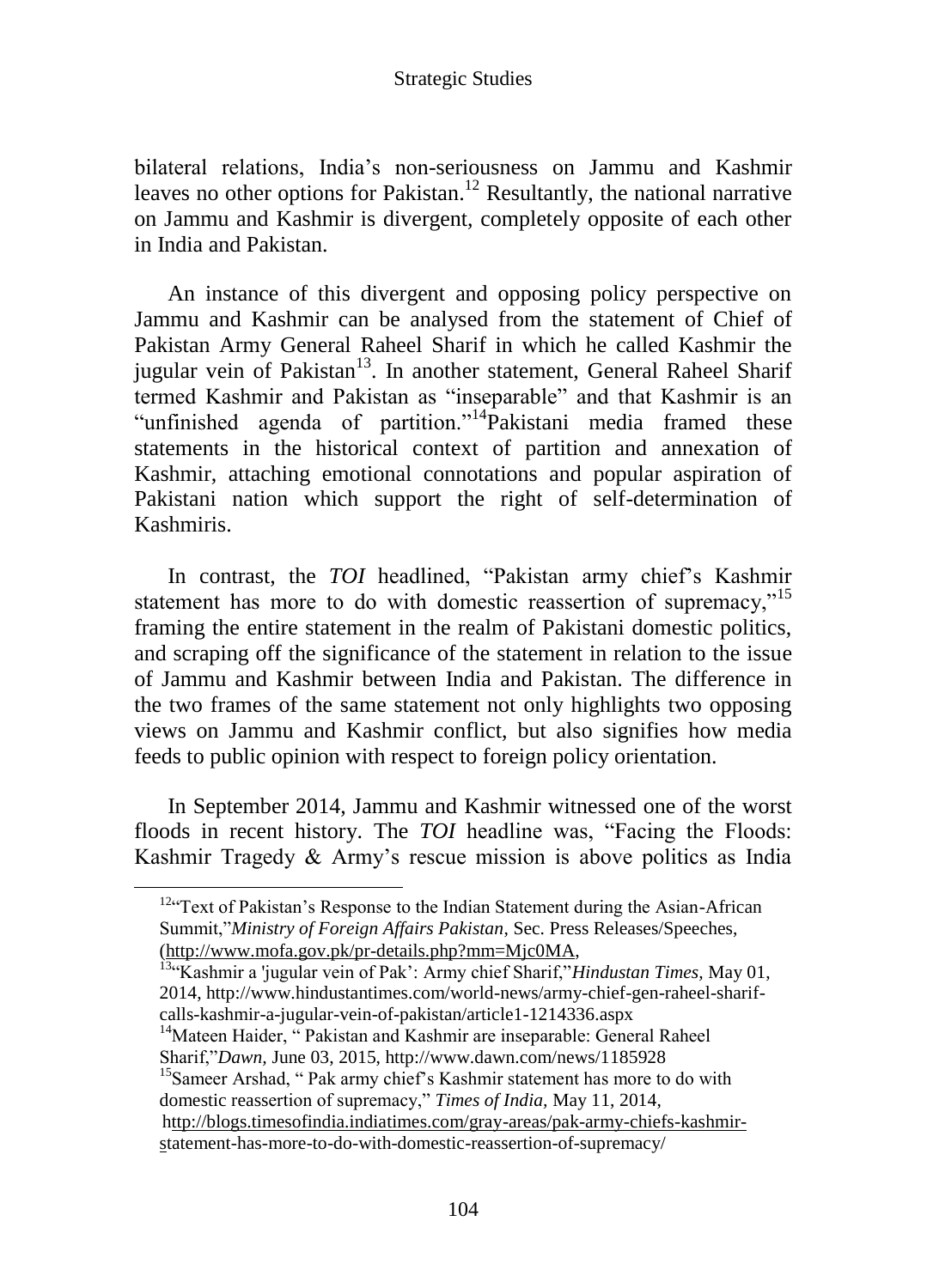unites for support" highlighting Indian army"s efforts to rescue people in Kashmir.<sup>16</sup>Indian media framed a positive picture of Indian Army, who is often blamed for human rights violation in Jammu and Kashmir. Whereas, in response to Indian media writes in the *Dawn* newspaper, "Srinagar floods rather than a humanitarian issue became a sickening eulogy of Indian army helping Kashmiris."<sup>17</sup>

The floods in Jammu and Kashmir brought to light the intolerant religious sentiment of Indian society, which feeds on communal fault lines. Comparing relief and rescue efforts on both sides of Jammu and Kashmir, an article in the *TOI* writes, "Something for all Kashmiris to think about, particularly that minority who want to secede from India. If they had their way, where would they be today, and to whom would they have turned for help?"<sup>18</sup>Such sentiments in Indian media stereotypes Muslims as isolationists and continues to assert Hindu psychological print on Kashmiris.

As the floods faded in Jammu and Kashmir, state government elections captured media"s attention. The status of Jammu and Kashmir under Article 370 of Indian Constitution and its abrogation became BJP"s electioneering slogan. In an opinion article of the *TOI* titled "Separatist, Politicians, Media & Kashmir" writes, "Article 370 is an impediment to Jammu and Kashmir's economic and social integration not only with the rest of India but with the entire world. It must abrogate." BJP"s communally charged election manifesto promised resettlement of Hindu pundits in Kashmir. BJP in light of its past experience tapped into majority Hindu sentiments with rights tunes of communal hatred and seized their imagination with false promises. In

http://www.dawn.com/news/1133039

 $\overline{a}$ 

<sup>&</sup>lt;sup>16.</sup> Facing the floods: Kashmir tragedy and Army's rescue mission is above politics as India unites in support,"*Times of India*, September 09, 2014,

http://blogs.timesofindia.indiatimes.com/toi-editorials/facing-the-floods-kashmirtragedy-and-armys-rescue-mission-is-above-politics-as-india-unites-in-support/ <sup>17</sup>Sameer Bhat, "The day Srinagar sank," *Dawn,* September 20, 2014,

<sup>18</sup>Jug Suraiya, "Kashmir"s silver lining," *Times of India,* September 11, 2014, http://blogs.timesofindia.indiatimes.com/jugglebandhi/kashmirs-silver-lining/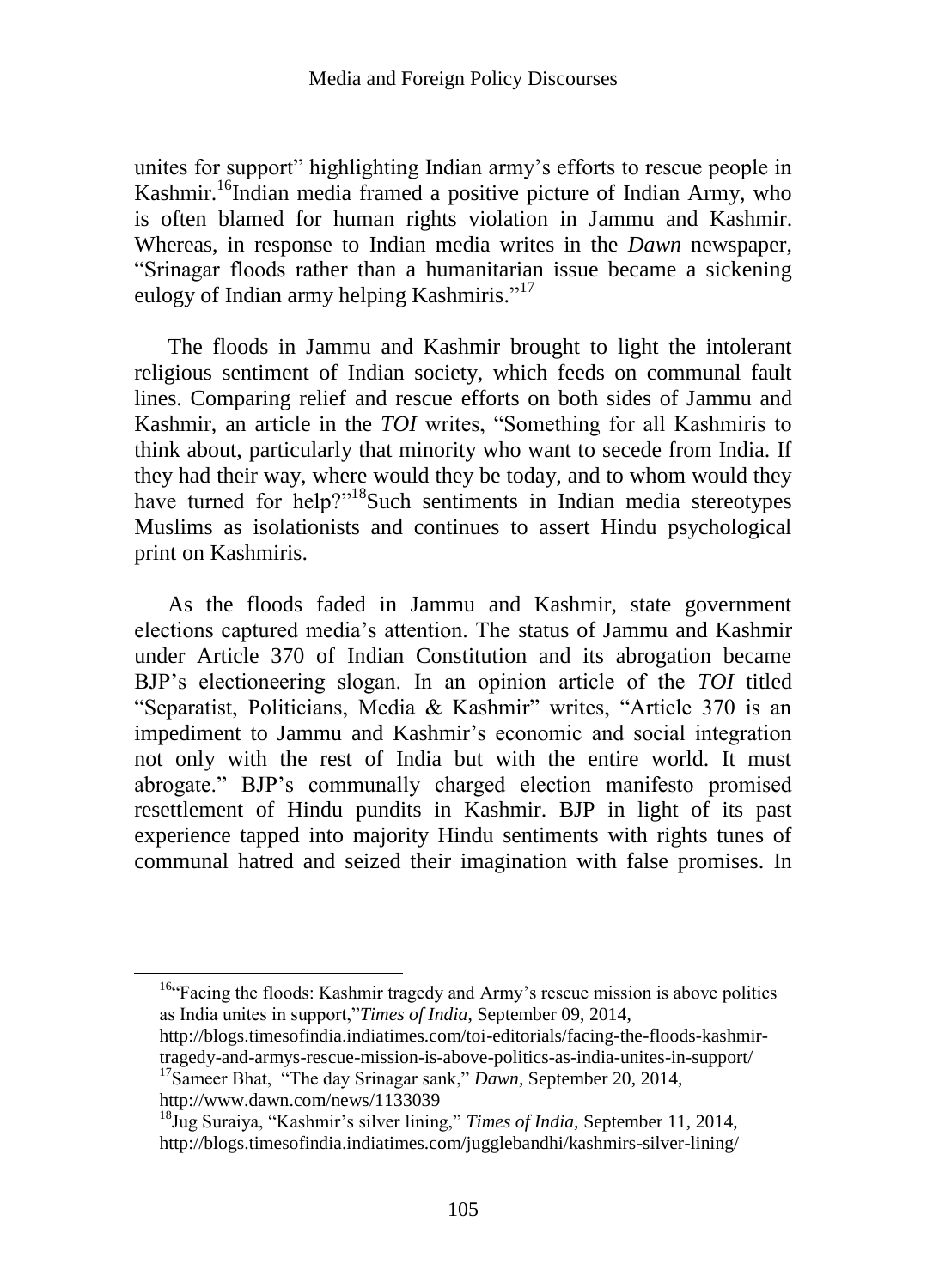response, the *Dawn* newspaper in Pakistan in its headlines wrote, "Pakistan warns India against unilaterally altering status of Kashmir."<sup>19</sup>

The rhetoric of integrating Jammu and Kashmir in Indian Federation and subsequent settlement on Hindu pundits rallied Hindu voters under BJP"s flag. Although BJP failed on its 44+ mission, the results of elections scored another historic victory for BJP in Jammu and Kashmir. It also highlighted the communal politics of BJP and the fractured vote along communal lines in Jammu and Kashmir. As a result of these elections, BJP entered into a coalition government with People"s Democratic Party (PDP).

Jammu and Kashmir Chief Minister Mufti Mohammad Sayeed gave credit to Pakistan, militants and the Hurriyat leadership for the smooth conduct of the state assembly polls.<sup>20</sup> These remarks fell hard on the BJP and were brushed aside in the Indian media by calling it Mufti"s satire but, in principle, it raises a number of questions on the legality of Jammu and Kashmir"s accession and on its internal politics.

## **Media on the Violation of the Ceasefire and the Line of Control**

The violation of ceasefire and firing at the Line of Control (LoC) can be viewed as of reactionary nature, to any incident affecting bilateral relations. Moreover, such incidents of ceasefire violation have latent meaning, too, that have implications on domestic politics of the two countries.

From May 2013 till May 2015 period, 15 press releases on ceasefire violation at LoC were reported by the Ministry of Foreign Affairs in Pakistan. Pakistan lodged five complaints on ceasefire violation, with one complaint over airspace violation. There were three incidents of

 $\overline{a}$ 

<sup>&</sup>lt;sup>19</sup>Mateen Haider, "Pakistan warns India against unilaterally altering status of Kashmir," *Dawn,* January 23, 2015,

http://www.dawn.com/news/1158481/pakistan-warns-india-against-unilaterallyaltering-status-of-kashmir

<sup>&</sup>lt;sup>20</sup>Vivek Katju, "By praising Pakistan, J&K CM Mufti Mohammad Sayeed crosses a red line,"*Times of India,* March 4, 2015,

http://blogs.economictimes.indiatimes.com/et-commentary/by-praising-pakistan-jkcm-mufti-mohammad-sayeed-crosses-a-red-line/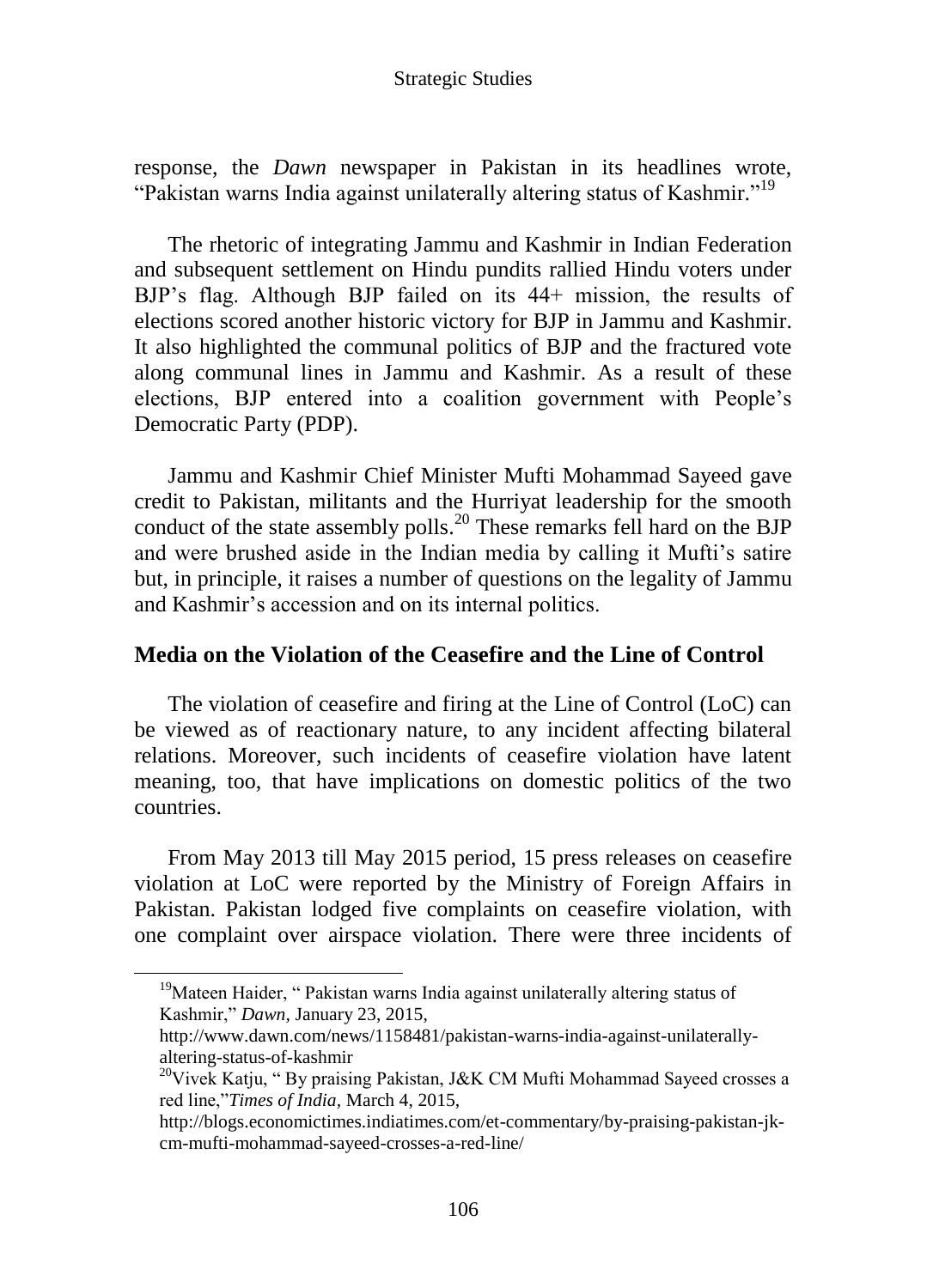ceasefire violations where serious concerns were raised, which involved killing of a Pakistani soldier in Kargil Sector. As a result of these violations, Pakistan summoned Indian High Commissioner once and also gave a briefing to diplomatic corps on the situation at LoC. The following scatter plot represents these incidents with respect to time.





Early reporting in the first week of August 2014 in the *Dawn* writes, "A day after Pakistan returned an Indian Border Security Force (BSF) soldier as a good will gesture, authorities in Azad Jammu and Kashmir (AJK) received on Saturday the body of a villager killed by the Indian troops along the LoC."<sup>21</sup> Pakistani print media highlighted Indian hostility and barbarity while framing these violations and subsequent killing of innocent people. In response, Pakistan"s Defence Minister said that desire for peace with India should not be misunderstood.

Media framing on both sides of the border, especially during the critical period of September till November 2014 was in line with state"s official stance. A concept defined in communication studies as "March

<sup>21</sup>Tariq Naqash, "AJK villager"s body handed over by India," *Dawn,* August 10, 2014, http://www.dawn.com/news/1124439/ajk-villagers-body-handed-over-byindia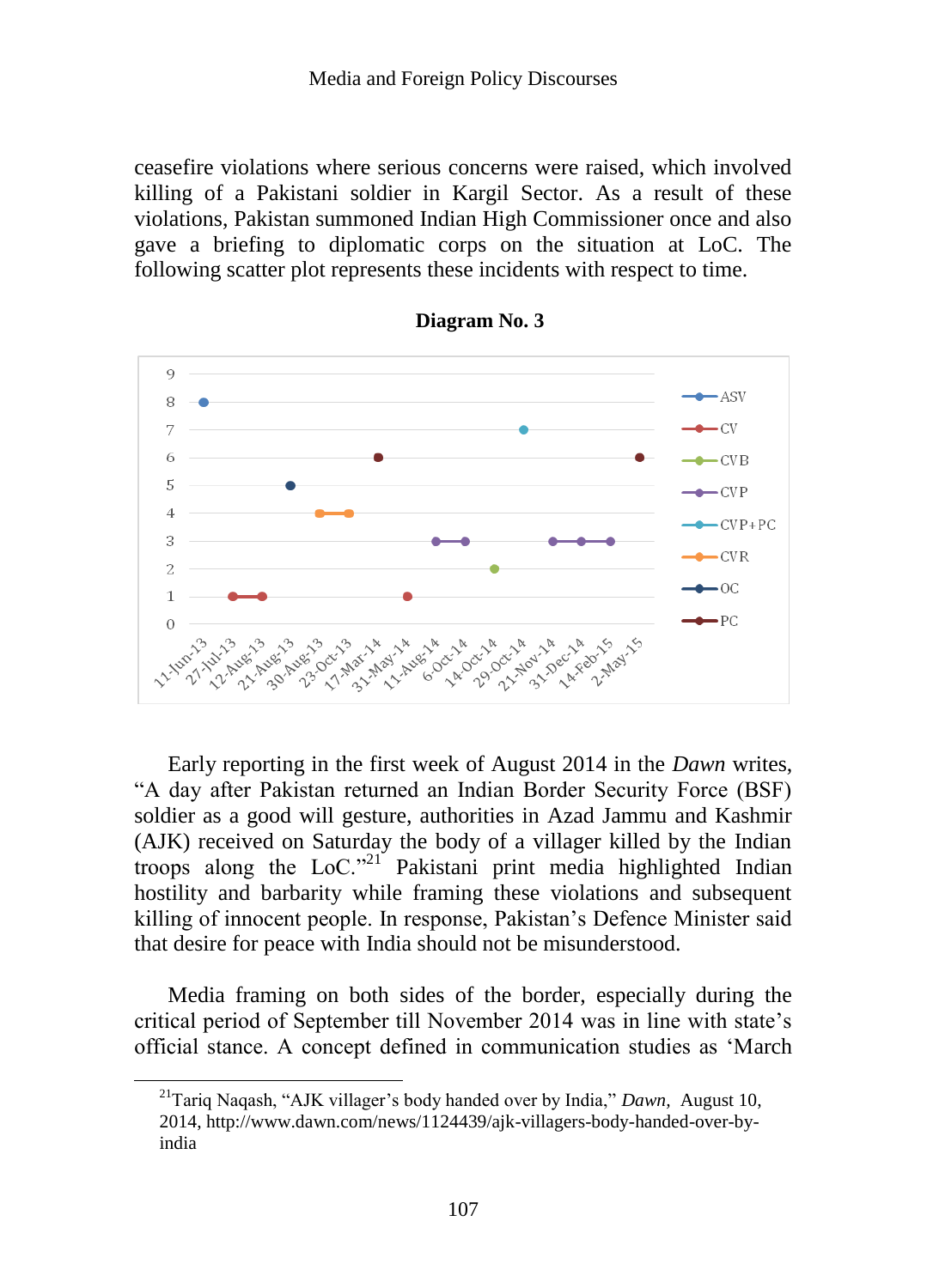behind the Flag' explains media's behaviour during this period. Media during conflicts or emergency periods frames news in a nationalistic manner, which is deemed suitable for harnessing public support. Moreover, frames of killing of innocent civilians and soldiers in the line of enemy fire leave lasting impact on readers" mind. Hence, media framing of incidents at LoC are emotionally charged and help in building public pressure for or against foreign policy decisions.

# **Media on Peace Talks and Composite Dialogue**

Prior to the Jammu and Kashmir State elections in September 2014, Modi government was working towards reinstating 'composite dialogue' with Pakistan. Before the talks could begin, India called off the secretary level meeting on the pretext that Pakistan was holding meetings with the Kashmiri separatists. The timing of the cancellation of Pakistan-India talks in the wake of upcoming elections in Kashmir was unreasonable, especially the way in which Indian media framed it.

Pakistani media dubbed the cancellation of India-Pakistan Foreign Secretary level talks as a political stunt by Modi. *The Nation* wrote, "Unilateral cancellation of talks at Foreign Secretary level should be viewed in tandem with the upcoming State Assembly elections in Kashmir which may also have been a concern for those BJP member who wished to exploit communal sentiment in their best interest.<sup>22</sup>"

Modi and Nawaz once again met in Ufa, Russia, on the sidelines of SCO Summit. The interesting takeaway from the joint statement includes, firstly, the shift from foreign secretary level talks to National Security Advisors meeting in New Delhi. Indian media has been hard hitting on the issue of terrorism and according to agenda-setting theory, terrorism in all its form, especially the Mumbai attack was on the agenda list of public opinion. Secondly, Indian media has been discrediting the civilian government in Pakistan, and propagated the military establishment as the real power brokers. *The Hindu* newspaper in an opinion article titled, "Sharif vs Sharif" wrote, "To get Raheel Sharif involved, India could propose subsequent meetings among army chiefs

 $\overline{a}$ 

<sup>22</sup>Awais Bin Wasi, " The talks issue," *News,* September 03, 2014,

http://www.thenews.com.pk/Todays-News-9-270660-The-talks-issue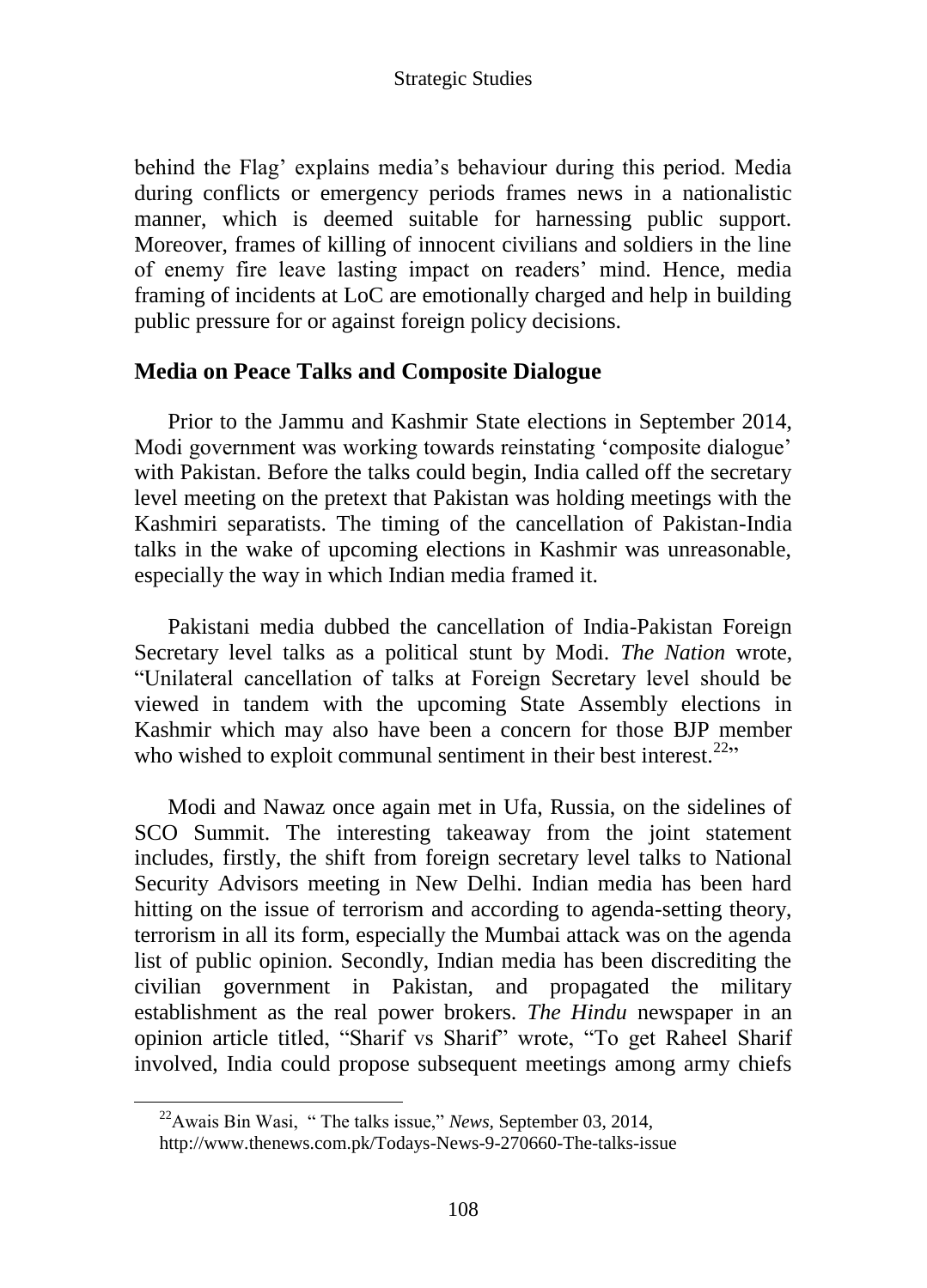of the three SAARC countries to discuss and finalise measures to end cross-border terrorism."<sup>23</sup> Hence, the face-to-face meeting between military officials from both sides of the border is a critical shift in the nature and structure of dialogue between India and Pakistan.

# **Media Narratives on Terrorism**

The narrative on terrorism in India and Pakistan is riddled with accusations and suspicions of waging proxy war and sponsoring terrorist activities on other"s soil. The media has lauded such concerns every now and then but the intensity and nature of these messages have increased in recent times. In this regard, there are certain themes and issues which are repeatedly propagated in media. The agenda and frames of these messages are, to some extent, worrisome for Pakistan, especially those propagated in Indian media.

Indian print media is pursuing an all-out confrontational policy towards Pakistan. For instance, the *TOI* published an opinion article titled, "The nucleus of Pakistan"s non-state actors," in which it wrote "what we can do realistically is to raise the standard of our external intelligence gathering and raise the cost of any misadventure for Pakistan and hit them where it hurts."<sup>24</sup>The statement by Indian Minister of Information and Broadcasting, Rajyavardhan Rathore, "We will attack any country including Pakistan to counter terrorism<sup> $25$ </sup> is an official validation of this Indian policy stance.

The spectrum of issues raised in Indian print media conspires on maligning Pakistan. Unfortunately, Indian media gives an impression of Pakistani establishment colluding with terrorists and using non-state

 $^{23}$ Sujan Dutta, " Sharif gauges mood on Modi invite - Decision put off by a day, Pakistan PM"s namesake in army holds the key," *Telegraph India,* May 23, 2014, http://www.telegraphindia.com/1140523/jsp/nation/story\_18372677.jsp

<sup>&</sup>lt;sup>24</sup>Deepan Joshi, " The nucleus of Pakistan's non-state actors," *Times of India*, February 1, 2015,

[http://blogs.timesofindia.indiatimes.com/thediaryofacontrarian/the-nucleus-of](http://blogs.timesofindia.indiatimes.com/thediaryofacontrarian/the-nucleus-of-)pakistans-non-state-actors/

 $25$ <sup>25.</sup> We will attack any country including Pakistan to counter terrorism, says Indian minister,[" http://feeds.pk/feed/29502/we-will-attack-any-country-including](http://feeds.pk/feed/29502/we-will-attack-any-country-including-pakistan-to-counter-terrorism-says-indian-minister)[pakistan-to-counter-terrorism-says-indian-minister,](http://feeds.pk/feed/29502/we-will-attack-any-country-including-pakistan-to-counter-terrorism-says-indian-minister)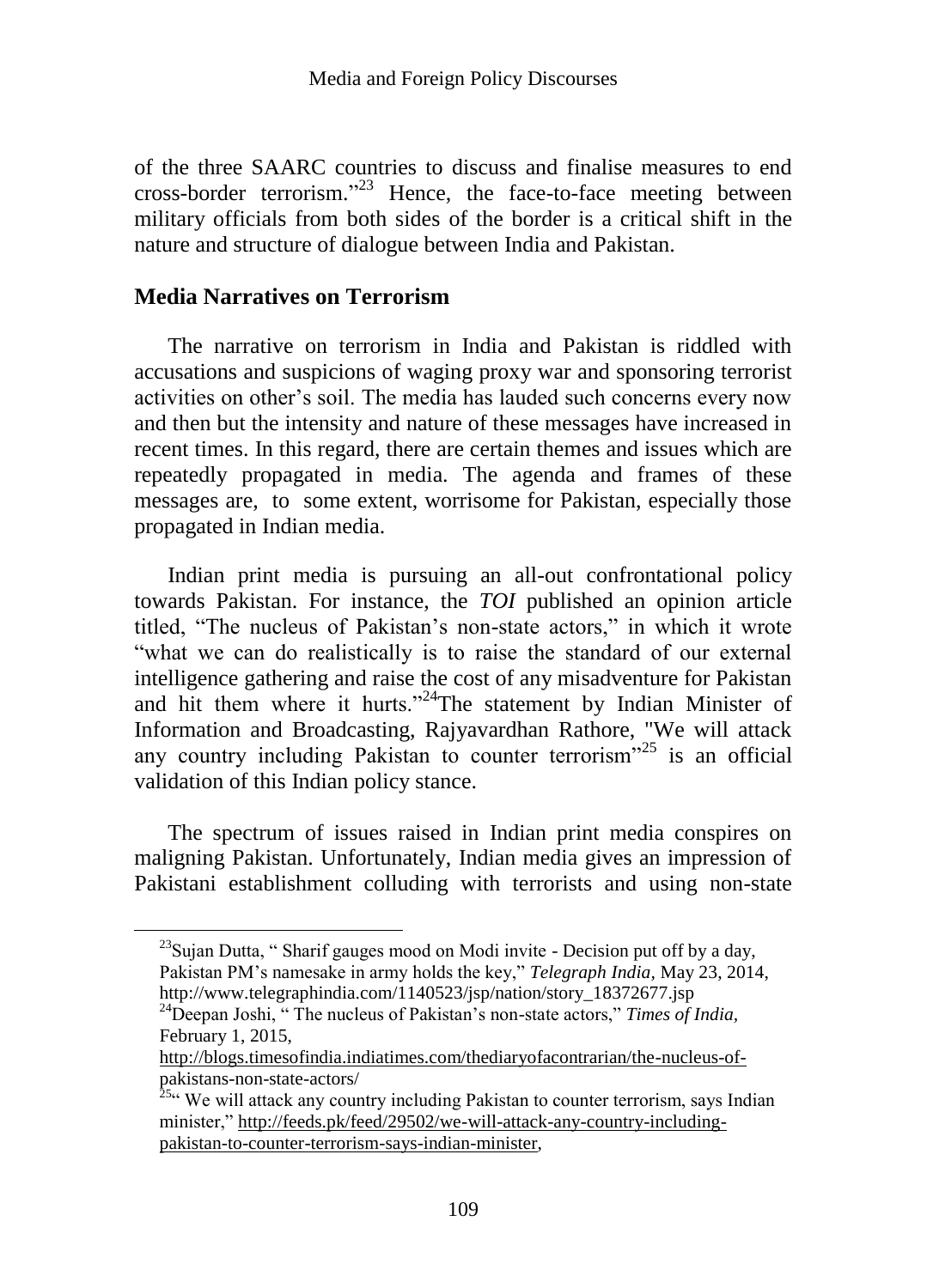actors for meddling in India"s internal affairs and letting them use its soil for launching terror attacks, i.e. Mumbai attack, which tops media's agenda-setting list.

The news of bail of accused of Mumbai Attack Zaki ur Rehman Lakhvi was negatively framed in Indian media and Pakistan"s role in countering terrorism.<sup>26</sup> Ministry of Foreign Affairs in Pakistan in response said, "The case of Mumbai attack suspects is sub-judice. It would not be proper to cast aspirations on Pakistan"s commitment to countering terrorism at a time when Pakistan has entered a critical stage of defeating the menace of terrorism." Furthermore, Pakistan has raised the issue of Samjhota Express and other incidents where India is accused of colluding with the terrorists.

The Indian media is quick to allege any attack in India on Pakistan. The recent example of this is the Gurdaspur attack on Police Station in India. The *TOI* headlined on July 27, 2015, quickly after the attack that, "Gurdaspur terrorists sneaked in from Pakistan to launch attack."<sup>27</sup> validating preconceived Indian media"s partiality in blaming and framing Pakistan for terrorism.

On the other hand, Pakistani media seems to have taken a defensive approach in responding to these allegations. The amount of literature published in Pakistani media on terrorism remains limited in comparison to Indian media. Pakistan tends to view terrorism in light of regional power dynamics and separates it from other issues.

However, Pakistan also blames India for meddling in its internal affairs and using terrorism through non-state actors to malign Pakistan. The *Dawn* newspaper in an opinion article titled, "War in Shadows" alleges India for supporting Tehreek-e-Taliban Pakistan (TTP). Pakistani media is also concerned about Indian involvement includes

<sup>26</sup><sup>c</sup> Tragic duality: Bail for 26/11 accused Zakiur Rehman Lakhvi exposes gaps in Pakistan"s anti-terror strategy," *Times of India,* December 19, 2014,

http://blogs.timesofindia.indiatimes.com/toi-editorials/tragic-duality-bail-for-2611 accused-zakiur-rehman-lakhvi-exposes-gaps-in-pakistans-anti-terror-strategy/

<sup>27</sup>"Gurdaspur terrorists sneaked in from Pakistan to launch attack," *Times of India,*  July 27, 2015, http://timesofindia.indiatimes.com/india/Gurdaspur-terroristssneaked-in-from-Pakistan-to-launch-attack/articleshow/48238654.cms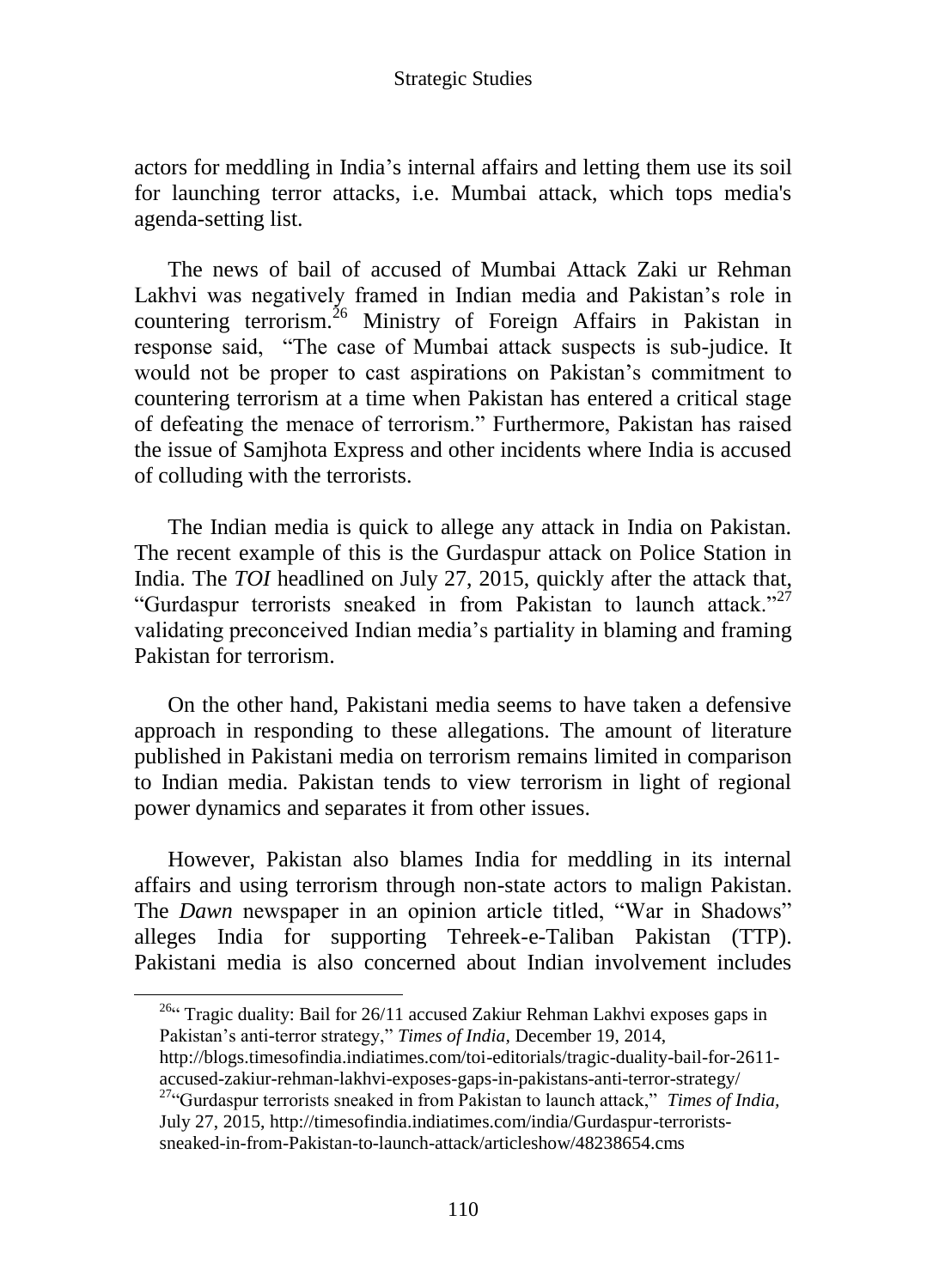terrorist activities in Balochistan. In Jammu and kashmir context, Pakistan blames India for carrying state terrorism and violating human rights of innocent Kashmiris.

Moreover, Indian and western media link terrorism to other bilateral issues. For instance, trade and security is linked with the question of terrorism. The changing dynamics in Afghanistan with the drawdown of US forces is linked to the question of terrorism. The recent statement by former President Musharraf warns about proxy wars between Pakistan and India in Afghanistan $^{28}$ .

# **Media on Trade and Economic Relations**

Unlike terrorism and other conflicting issues, trade is framed as a window of opportunity for restoring peace in the region. But the emphasis, in terms of repeatedly disseminating this message and agendasetting, has been minimal. Early rumours in media centred on Nawaz Sharif"s government would abolish negative list of trade items and grant Most Favoured Nation (MFN) status to India, and in return India would address Pakistan"s safeguards on non-tariff barriers. Unfortunately, with the cancellation of talks, trade and better economic relations were put on the back burner in India-Pakistan relations.

Moreover, the policy of holding trade relations hostage to politics is a long-term disaster, and in this context, we have a guiding example of China-India bilateral trade relations. Indian media, despite acknowledging the positive externality of trade, terms CPEC as "unacceptable." There should be a mutual understanding among India and Pakistan that trade, if insulated from politics, will reap benefit. Innovation and out-of-the-box solutions can help promote trade, along with media prioritization.

# **Media on Nuclear Stability in the Region**

Pakistan and India tense relations are often framed in the media as something that can lead to a disaster in the region. The apocalyptical

<sup>&</sup>lt;sup>28"</sup> Musharraf warns of proxy war with India in Afghanistan," *Dawn*, February 13, 2015, http://www.dawn.com/news/1145291/musharraf-warns-of-proxy-war-withindia-in-afghanistan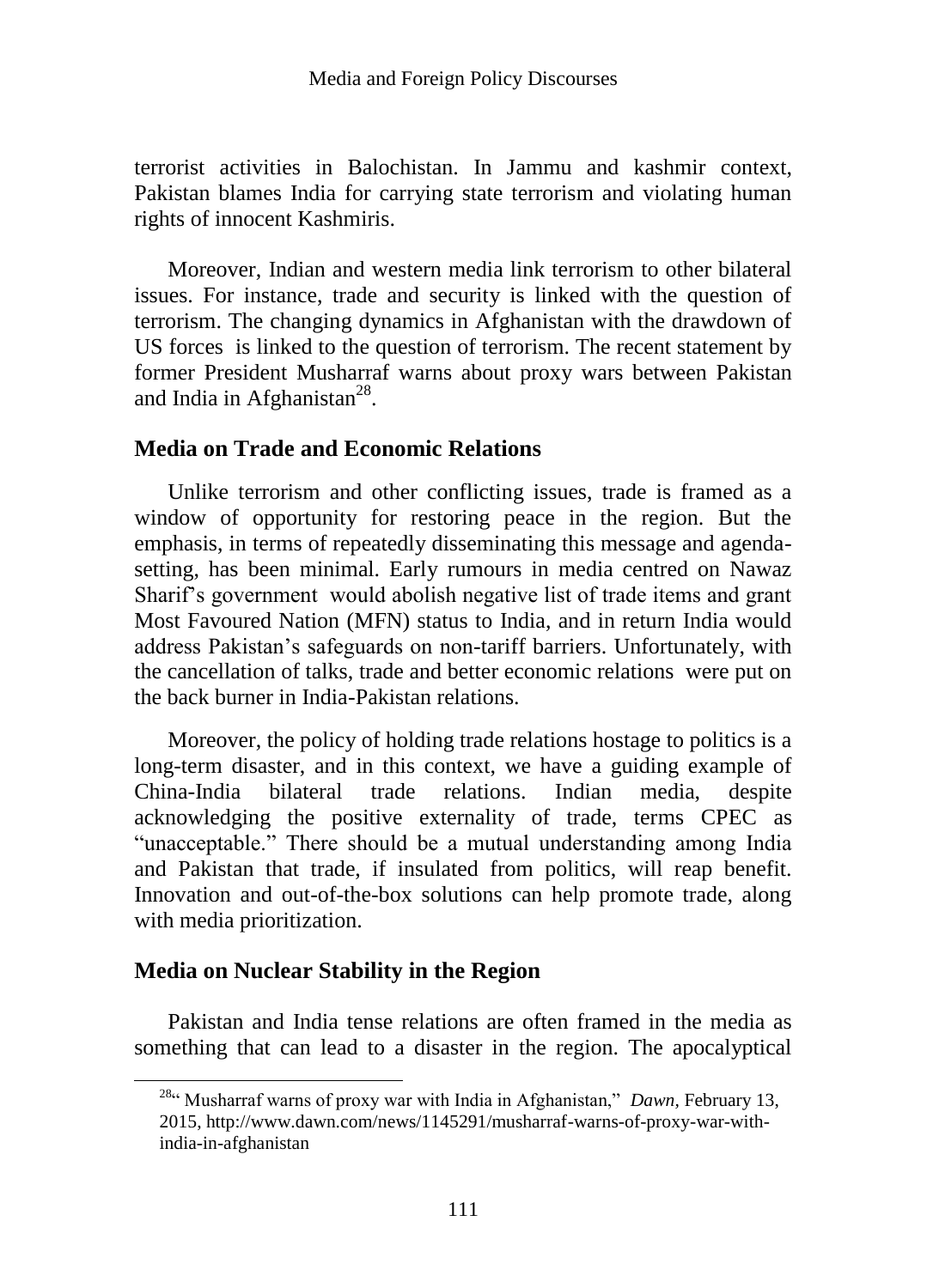framing of nuclear issue in the media, both the countries have shown responsibility dealing with nuclear issue. Irrespective of the status of bilateral relations, both countries have never missed the deadline of exchanging information of nuclear material. It is also a fact that media updates are more centred around conventional arms build-up and more specifically testing of the missile system. Nuclear stability is not a permanent fixture of media reporting but is discussed in relation to other issues and themes. For instance, Kashmir and violations at LoC are considered a flashpoint for nuclear war between India and Pakistan.

The Indo-US nuclear deal was much debated in media, especially in Pakistani media which considered it unfair to Pakistan and framed it as a disturbing factor in maintaining balance of power in South Asian.<sup>29</sup> In addition, India"s admission to Nuclear Suppliers Group (NSG) is debated in Pakistan, as it would tilt the balance of regional stability<sup>30</sup>. The recent Non-Proliferation Treaty (NPT) reviews the conference in 2014 that urged Pakistan to become a signatory of the treaty. The international pressure was built in western media which challenged Pakistan"s nuclear safety, control and command system. Such propaganda and concerns were adequately addressed by Pakistan and the Nuclear Security Summit held in 2014 and 2015 demonstrated full confidence in Pakistan's weapons and their safety.<sup>31</sup>

## **Conclusion**

Media discourses on Pakistan-India relations, in the light of political communication theories present a worrisome, non-reconcilable, and conflicting narrative. It is debatable whether the foreign policy is driving this narrative or the narrative is driving the foreign policy decisions, especially after the cancellations of India-Pakistan talks of National Security Advisors, which were to be held on August 23, 2015. However, Pakistan pulled out of the talks on the basis of the preconditions set by

<sup>&</sup>lt;sup>29</sup>Mateen Haider, "Indo-US nuclear deal will negatively impact South Asia: Sartaj Aziz," *Dawn,* January 28, 2015, http://www.dawn.com/news/1159804

<sup>30</sup>K. Iqbal, " Expansion of Nuclear Suppliers Group," *Nation,* July 14, 2014, Sec. Opinion, http://nation.com.pk/columns/14-Jul-2014/expansion-of-nuclear-suppliersgroup

<sup>&</sup>lt;sup>31</sup><http://www.livenewspak.com/us-voices-confidence-in-pakistans-> nuclear-safetytrade-controls/